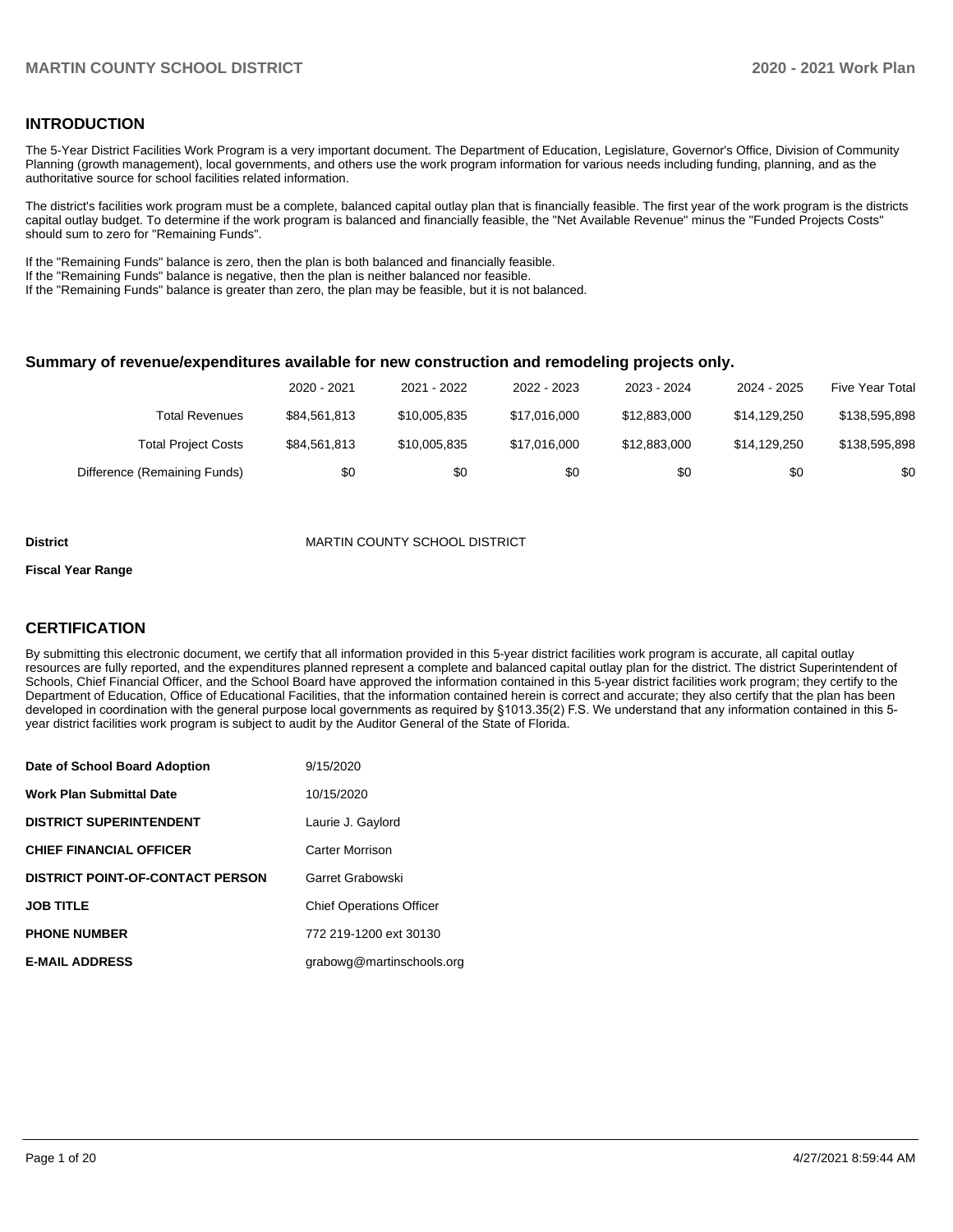# **Expenditures**

### **Expenditure for Maintenance, Repair and Renovation from 1.50-Mills and PECO**

Annually, prior to the adoption of the district school budget, each school board must prepare a tentative district facilities work program that includes a schedule of major repair and renovation projects necessary to maintain the educational and ancillary facilities of the district.

|                | Item                                                                                                                                                                                                                                                                                                                                                                                                                                                                                                                                                                                                                                                                                                                                                                                                                                                                                                                                                                           | 2020 - 2021<br><b>Actual Budget</b> | 2021 - 2022<br>Projected | 2022 - 2023<br>Projected | 2023 - 2024<br>Projected | 2024 - 2025<br>Projected | Total        |
|----------------|--------------------------------------------------------------------------------------------------------------------------------------------------------------------------------------------------------------------------------------------------------------------------------------------------------------------------------------------------------------------------------------------------------------------------------------------------------------------------------------------------------------------------------------------------------------------------------------------------------------------------------------------------------------------------------------------------------------------------------------------------------------------------------------------------------------------------------------------------------------------------------------------------------------------------------------------------------------------------------|-------------------------------------|--------------------------|--------------------------|--------------------------|--------------------------|--------------|
| <b>HVAC</b>    |                                                                                                                                                                                                                                                                                                                                                                                                                                                                                                                                                                                                                                                                                                                                                                                                                                                                                                                                                                                | \$3,017,750                         | \$3,588,638              | \$3,768,069              | \$3.958.473              | \$4,156,397              | \$18,489,327 |
| Locations:     | BESSEY CREEK ELEMENTARY, CITRUS GROVE ELEMENTARY, CRYSTAL LAKE ELEMENTARY, DR. DAVID L. ANDERSON MIDDLE<br>SCHOOL, ENVIRONMENTAL STUDIES CENTER, FELIX A WILLIAMS ELEMENTARY, HIDDEN OAKS MIDDLE, HOBE SOUND<br>ELEMENTARY, INDIANTOWN ADULT LEARNING CENTER, INDIANTOWN ADULT LEARNING CENTER ANNEX, INDIANTOWN CHILD<br>DEVELOPMENT CENTER (PERKINS), INDIANTOWN FAMILY LEARNING CENTER, INDIANTOWN MIDDLE, J D PARKER SCHOOL OF<br>SCIENCE, MATH, AND TECHNOLOGY, JENSEN BEACH ELEMENTARY, JENSEN BEACH HIGH SCHOOL, MARTIN INSTRUCTIONAL<br>CENTER, MARTIN SENIOR HIGH, MIGRANT PROGRAM, MURRAY MIDDLE, OPEN DOOR SCHOOL, PALM CITY ELEMENTARY,<br>PINEWOOD ELEMENTARY, PORT SALERNO ELEMENTARY (NEW), PORT SALERNO HEADSTART & PK CENTER, SALERNO LEARNING<br>CENTER, SEAWIND ELEMENTARY, SOUTH FORK SENIOR HIGH, SPECTRUM JUNIOR SENIOR HIGH, STUART LEARNING CENTER,<br>STUART MIDDLE, TRANSPORTATION SERVICES SECTION, WARFIELD ELEMENTARY, Willoughby Learning Center |                                     |                          |                          |                          |                          |              |
| Flooring       |                                                                                                                                                                                                                                                                                                                                                                                                                                                                                                                                                                                                                                                                                                                                                                                                                                                                                                                                                                                | \$225,000                           | \$125,000                | \$125,000                | \$125,000                | \$125,000                | \$725,000    |
| Locations:     | BESSEY CREEK ELEMENTARY, CITRUS GROVE ELEMENTARY, CRYSTAL LAKE ELEMENTARY, DR. DAVID L. ANDERSON MIDDLE<br>SCHOOL, ENVIRONMENTAL STUDIES CENTER, FELIX A WILLIAMS ELEMENTARY, HIDDEN OAKS MIDDLE, HOBE SOUND<br>ELEMENTARY, INDIANTOWN ADULT LEARNING CENTER, INDIANTOWN ADULT LEARNING CENTER ANNEX, INDIANTOWN CHILD<br>DEVELOPMENT CENTER (PERKINS), INDIANTOWN FAMILY LEARNING CENTER, INDIANTOWN MIDDLE, J D PARKER SCHOOL OF<br>SCIENCE, MATH, AND TECHNOLOGY, JENSEN BEACH ELEMENTARY, JENSEN BEACH HIGH SCHOOL, MARTIN INSTRUCTIONAL<br>CENTER, MARTIN SENIOR HIGH, MIGRANT PROGRAM, MURRAY MIDDLE, OPEN DOOR SCHOOL, PALM CITY ELEMENTARY,<br>PINEWOOD ELEMENTARY, PORT SALERNO ELEMENTARY (NEW), PORT SALERNO HEADSTART & PK CENTER, SALERNO LEARNING<br>CENTER, SEAWIND ELEMENTARY, SOUTH FORK SENIOR HIGH, SPECTRUM JUNIOR SENIOR HIGH, STUART LEARNING CENTER,<br>STUART MIDDLE, TRANSPORTATION SERVICES SECTION, WARFIELD ELEMENTARY, Willoughby Learning Center |                                     |                          |                          |                          |                          |              |
| Roofing        |                                                                                                                                                                                                                                                                                                                                                                                                                                                                                                                                                                                                                                                                                                                                                                                                                                                                                                                                                                                | \$2,268,930                         | \$3,993,000              | \$4,392,300              | \$4,831,530              | \$5,314,683              | \$20,800,443 |
| Locations:     | BESSEY CREEK ELEMENTARY, CITRUS GROVE ELEMENTARY, CRYSTAL LAKE ELEMENTARY, DR. DAVID L. ANDERSON MIDDLE<br>SCHOOL, ENVIRONMENTAL STUDIES CENTER, FELIX A WILLIAMS ELEMENTARY, HIDDEN OAKS MIDDLE, HOBE SOUND<br>ELEMENTARY, INDIANTOWN ADULT LEARNING CENTER, INDIANTOWN ADULT LEARNING CENTER ANNEX, INDIANTOWN CHILD<br>DEVELOPMENT CENTER (PERKINS), INDIANTOWN FAMILY LEARNING CENTER, INDIANTOWN MIDDLE, J D PARKER SCHOOL OF<br>SCIENCE, MATH, AND TECHNOLOGY, JENSEN BEACH ELEMENTARY, JENSEN BEACH HIGH SCHOOL, MARTIN INSTRUCTIONAL<br>CENTER, MARTIN SENIOR HIGH, MIGRANT PROGRAM, MURRAY MIDDLE, OPEN DOOR SCHOOL, PALM CITY ELEMENTARY,<br>PINEWOOD ELEMENTARY, PORT SALERNO ELEMENTARY (NEW), PORT SALERNO HEADSTART & PK CENTER, SALERNO LEARNING<br>CENTER, SEAWIND ELEMENTARY, SOUTH FORK SENIOR HIGH, SPECTRUM JUNIOR SENIOR HIGH, STUART LEARNING CENTER,<br>STUART MIDDLE, TRANSPORTATION SERVICES SECTION, WARFIELD ELEMENTARY, Willoughby Learning Center |                                     |                          |                          |                          |                          |              |
| Safety to Life |                                                                                                                                                                                                                                                                                                                                                                                                                                                                                                                                                                                                                                                                                                                                                                                                                                                                                                                                                                                | \$150,000                           | \$150,000                | \$150,000                | \$150,000                | \$150,000                | \$750,000    |
| Locations:     | BESSEY CREEK ELEMENTARY, CITRUS GROVE ELEMENTARY, CRYSTAL LAKE ELEMENTARY, DR. DAVID L. ANDERSON MIDDLE<br>SCHOOL, ENVIRONMENTAL STUDIES CENTER, FELIX A WILLIAMS ELEMENTARY, HIDDEN OAKS MIDDLE, HOBE SOUND<br>ELEMENTARY, INDIANTOWN ADULT LEARNING CENTER, INDIANTOWN ADULT LEARNING CENTER ANNEX, INDIANTOWN CHILD<br>DEVELOPMENT CENTER (PERKINS), INDIANTOWN FAMILY LEARNING CENTER, INDIANTOWN MIDDLE, J D PARKER SCHOOL OF<br>SCIENCE, MATH, AND TECHNOLOGY, JENSEN BEACH ELEMENTARY, JENSEN BEACH HIGH SCHOOL, MARTIN INSTRUCTIONAL<br>CENTER, MARTIN SENIOR HIGH, MIGRANT PROGRAM, MURRAY MIDDLE, OPEN DOOR SCHOOL, PALM CITY ELEMENTARY,<br>PINEWOOD ELEMENTARY, PORT SALERNO ELEMENTARY (NEW), PORT SALERNO HEADSTART & PK CENTER, SALERNO LEARNING<br>CENTER, SEAWIND ELEMENTARY, SOUTH FORK SENIOR HIGH, SPECTRUM JUNIOR SENIOR HIGH, STUART LEARNING CENTER,<br>STUART MIDDLE, TRANSPORTATION SERVICES SECTION, WARFIELD ELEMENTARY, Willoughby Learning Center |                                     |                          |                          |                          |                          |              |
| Fencing        |                                                                                                                                                                                                                                                                                                                                                                                                                                                                                                                                                                                                                                                                                                                                                                                                                                                                                                                                                                                | \$150,000                           | \$150,000                | \$150,000                | \$150,000                | \$150,000                | \$750,000    |
| Locations:     | BESSEY CREEK ELEMENTARY, CITRUS GROVE ELEMENTARY, CRYSTAL LAKE ELEMENTARY, DR. DAVID L. ANDERSON MIDDLE<br>SCHOOL, ENVIRONMENTAL STUDIES CENTER, FELIX A WILLIAMS ELEMENTARY, HIDDEN OAKS MIDDLE, HOBE SOUND<br>ELEMENTARY, INDIANTOWN ADULT LEARNING CENTER, INDIANTOWN ADULT LEARNING CENTER ANNEX, INDIANTOWN CHILD<br>DEVELOPMENT CENTER (PERKINS), INDIANTOWN FAMILY LEARNING CENTER, INDIANTOWN MIDDLE, J D PARKER SCHOOL OF<br>SCIENCE,MATH,AND TECHNOLOGY, JENSEN BEACH ELEMENTARY, JENSEN BEACH HIGH SCHOOL, MARTIN INSTRUCTIONAL<br>CENTER, MARTIN SENIOR HIGH, MIGRANT PROGRAM, MURRAY MIDDLE, OPEN DOOR SCHOOL, PALM CITY ELEMENTARY,<br>PINEWOOD ELEMENTARY, PORT SALERNO ELEMENTARY (NEW), PORT SALERNO HEADSTART & PK CENTER, SALERNO LEARNING <br>CENTER, SEAWIND ELEMENTARY, SOUTH FORK SENIOR HIGH, SPECTRUM JUNIOR SENIOR HIGH, STUART LEARNING CENTER,<br>STUART MIDDLE, TRANSPORTATION SERVICES SECTION, WARFIELD ELEMENTARY, Willoughby Learning Center  |                                     |                          |                          |                          |                          |              |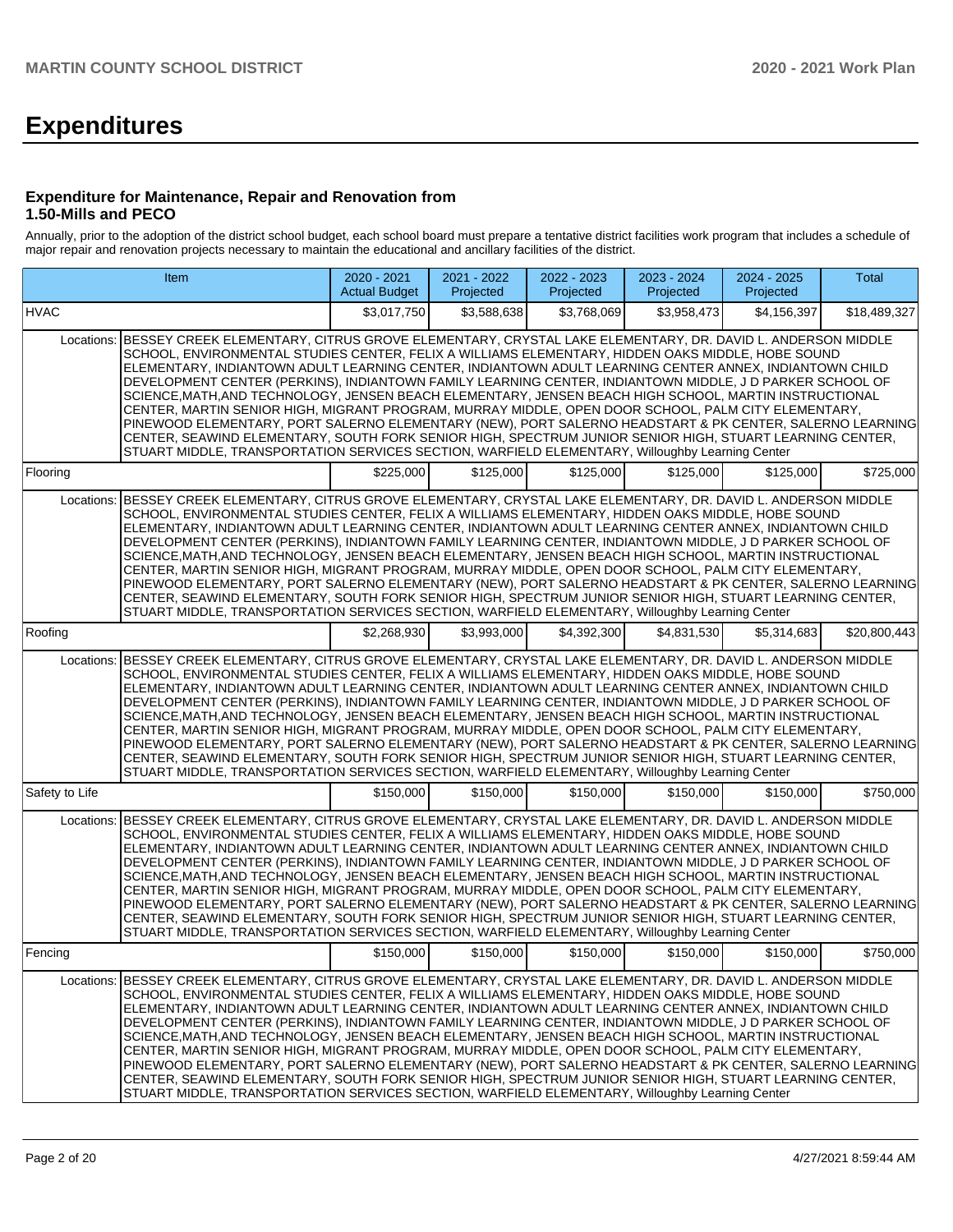| Parking                          |                                                                                                                                                                                                                                                                                                                                                                                                                                                                                                                                                                                                                                                                                                                                                                                                                                                                                                                                                                                          | \$80,000  | \$80,000  | \$80,000  | \$80,000  | \$80,000  | \$400,000   |
|----------------------------------|------------------------------------------------------------------------------------------------------------------------------------------------------------------------------------------------------------------------------------------------------------------------------------------------------------------------------------------------------------------------------------------------------------------------------------------------------------------------------------------------------------------------------------------------------------------------------------------------------------------------------------------------------------------------------------------------------------------------------------------------------------------------------------------------------------------------------------------------------------------------------------------------------------------------------------------------------------------------------------------|-----------|-----------|-----------|-----------|-----------|-------------|
| Locations:                       | BESSEY CREEK ELEMENTARY, CITRUS GROVE ELEMENTARY, CRYSTAL LAKE ELEMENTARY, DR. DAVID L. ANDERSON MIDDLE<br>SCHOOL, ENVIRONMENTAL STUDIES CENTER, FELIX A WILLIAMS ELEMENTARY, HIDDEN OAKS MIDDLE, HOBE SOUND<br>ELEMENTARY, INDIANTOWN ADULT LEARNING CENTER, INDIANTOWN ADULT LEARNING CENTER ANNEX, INDIANTOWN CHILD<br>DEVELOPMENT CENTER (PERKINS), INDIANTOWN FAMILY LEARNING CENTER, INDIANTOWN MIDDLE, J D PARKER SCHOOL OF<br>SCIENCE, MATH, AND TECHNOLOGY, JENSEN BEACH ELEMENTARY, JENSEN BEACH HIGH SCHOOL, MARTIN INSTRUCTIONAL<br>CENTER, MARTIN SENIOR HIGH, MIGRANT PROGRAM, MURRAY MIDDLE, OPEN DOOR SCHOOL, PALM CITY ELEMENTARY,<br>PINEWOOD ELEMENTARY, PORT SALERNO ELEMENTARY (NEW), PORT SALERNO HEADSTART & PK CENTER, SALERNO LEARNING<br>CENTER, SEAWIND ELEMENTARY, SOUTH FORK SENIOR HIGH, SPECTRUM JUNIOR SENIOR HIGH, STUART LEARNING CENTER,<br>STUART MIDDLE, TRANSPORTATION SERVICES SECTION, WARFIELD ELEMENTARY, Willoughby Learning Center           |           |           |           |           |           |             |
| Electrical                       |                                                                                                                                                                                                                                                                                                                                                                                                                                                                                                                                                                                                                                                                                                                                                                                                                                                                                                                                                                                          | \$275,000 | \$275,000 | \$275,000 | \$275,000 | \$275,000 | \$1,375,000 |
| Locations:                       | BESSEY CREEK ELEMENTARY, CITRUS GROVE ELEMENTARY, CRYSTAL LAKE ELEMENTARY, DR. DAVID L. ANDERSON MIDDLE<br>SCHOOL, ENVIRONMENTAL STUDIES CENTER, FELIX A WILLIAMS ELEMENTARY, HIDDEN OAKS MIDDLE, HOBE SOUND<br>ELEMENTARY, INDIANTOWN ADULT LEARNING CENTER, INDIANTOWN ADULT LEARNING CENTER ANNEX, INDIANTOWN CHILD<br>DEVELOPMENT CENTER (PERKINS), INDIANTOWN FAMILY LEARNING CENTER, INDIANTOWN MIDDLE, J D PARKER SCHOOL OF<br>SCIENCE, MATH, AND TECHNOLOGY, JENSEN BEACH ELEMENTARY, JENSEN BEACH HIGH SCHOOL, MARTIN INSTRUCTIONAL<br>CENTER, MARTIN SENIOR HIGH, MIGRANT PROGRAM, MURRAY MIDDLE, OPEN DOOR SCHOOL, PALM CITY ELEMENTARY,<br>PINEWOOD ELEMENTARY, PORT SALERNO ELEMENTARY (NEW), PORT SALERNO HEADSTART & PK CENTER, SALERNO LEARNING<br>CENTER, SEAWIND ELEMENTARY, SOUTH FORK SENIOR HIGH, SPECTRUM JUNIOR SENIOR HIGH, STUART LEARNING CENTER,<br>STUART MIDDLE, TRANSPORTATION SERVICES SECTION, WARFIELD ELEMENTARY, Willoughby Learning Center           |           |           |           |           |           |             |
| Fire Alarm                       |                                                                                                                                                                                                                                                                                                                                                                                                                                                                                                                                                                                                                                                                                                                                                                                                                                                                                                                                                                                          | \$150,000 | \$150,000 | \$150,000 | \$150,000 | \$150,000 | \$750,000   |
| Locations:                       | BESSEY CREEK ELEMENTARY, CITRUS GROVE ELEMENTARY, CRYSTAL LAKE ELEMENTARY, DR. DAVID L. ANDERSON MIDDLE<br>SCHOOL, ENVIRONMENTAL STUDIES CENTER, FELIX A WILLIAMS ELEMENTARY, HIDDEN OAKS MIDDLE, HOBE SOUND<br>ELEMENTARY, INDIANTOWN ADULT LEARNING CENTER, INDIANTOWN ADULT LEARNING CENTER ANNEX, INDIANTOWN CHILD<br>DEVELOPMENT CENTER (PERKINS), INDIANTOWN FAMILY LEARNING CENTER, INDIANTOWN MIDDLE, J D PARKER SCHOOL OF<br>SCIENCE, MATH, AND TECHNOLOGY, JENSEN BEACH ELEMENTARY, JENSEN BEACH HIGH SCHOOL, MARTIN INSTRUCTIONAL<br>CENTER, MARTIN SENIOR HIGH, MIGRANT PROGRAM, MURRAY MIDDLE, OPEN DOOR SCHOOL, PALM CITY ELEMENTARY,<br>PINEWOOD ELEMENTARY, PORT SALERNO ELEMENTARY (NEW), PORT SALERNO HEADSTART & PK CENTER, SALERNO LEARNING<br>CENTER, SEAWIND ELEMENTARY, SOUTH FORK SENIOR HIGH, SPECTRUM JUNIOR SENIOR HIGH, STUART LEARNING CENTER,<br>STUART MIDDLE, TRANSPORTATION SERVICES SECTION, WARFIELD ELEMENTARY, Willoughby Learning Center           |           |           |           |           |           |             |
| Telephone/Intercom System        |                                                                                                                                                                                                                                                                                                                                                                                                                                                                                                                                                                                                                                                                                                                                                                                                                                                                                                                                                                                          | \$112,000 | \$112,000 | \$112,000 | \$112,000 | \$112,000 | \$560,000   |
|                                  | Locations: BESSEY CREEK ELEMENTARY, CITRUS GROVE ELEMENTARY, CRYSTAL LAKE ELEMENTARY, DR. DAVID L. ANDERSON MIDDLE<br>SCHOOL, ENVIRONMENTAL STUDIES CENTER, FELIX A WILLIAMS ELEMENTARY, HIDDEN OAKS MIDDLE, HOBE SOUND<br>ELEMENTARY, INDIANTOWN ADULT LEARNING CENTER, INDIANTOWN ADULT LEARNING CENTER ANNEX, INDIANTOWN CHILD<br>DEVELOPMENT CENTER (PERKINS), INDIANTOWN FAMILY LEARNING CENTER, INDIANTOWN MIDDLE, J D PARKER SCHOOL OF<br>SCIENCE,MATH,AND TECHNOLOGY, JENSEN BEACH ELEMENTARY, JENSEN BEACH HIGH SCHOOL, MARTIN INSTRUCTIONAL<br>CENTER, MARTIN SENIOR HIGH, MIGRANT PROGRAM, MURRAY MIDDLE, OPEN DOOR SCHOOL, PALM CITY ELEMENTARY,<br>PINEWOOD ELEMENTARY, PORT SALERNO ELEMENTARY (NEW), PORT SALERNO HEADSTART & PK CENTER, SALERNO LEARNING<br>CENTER, SEAWIND ELEMENTARY, SOUTH FORK SENIOR HIGH, SPECTRUM JUNIOR SENIOR HIGH, STUART LEARNING CENTER,<br>STUART MIDDLE, TRANSPORTATION SERVICES SECTION, WARFIELD ELEMENTARY, Willoughby Learning Center  |           |           |           |           |           |             |
| <b>Closed Circuit Television</b> |                                                                                                                                                                                                                                                                                                                                                                                                                                                                                                                                                                                                                                                                                                                                                                                                                                                                                                                                                                                          | \$38,000  | \$38,000  | \$38,000  | \$38,000  | \$38,000  | \$190,000   |
|                                  | Locations: BESSEY CREEK ELEMENTARY, CITRUS GROVE ELEMENTARY, CRYSTAL LAKE ELEMENTARY, DR. DAVID L. ANDERSON MIDDLE<br>SCHOOL, ENVIRONMENTAL STUDIES CENTER, FELIX A WILLIAMS ELEMENTARY, HIDDEN OAKS MIDDLE, HOBE SOUND<br>ELEMENTARY, INDIANTOWN ADULT LEARNING CENTER, INDIANTOWN ADULT LEARNING CENTER ANNEX, INDIANTOWN CHILD<br>DEVELOPMENT CENTER (PERKINS), INDIANTOWN FAMILY LEARNING CENTER, INDIANTOWN MIDDLE, J D PARKER SCHOOL OF<br>SCIENCE.MATH.AND TECHNOLOGY, JENSEN BEACH ELEMENTARY, JENSEN BEACH HIGH SCHOOL, MARTIN INSTRUCTIONAL<br>CENTER, MARTIN SENIOR HIGH, MIGRANT PROGRAM, MURRAY MIDDLE, OPEN DOOR SCHOOL, PALM CITY ELEMENTARY,<br>PINEWOOD ELEMENTARY, PORT SALERNO ELEMENTARY (NEW), PORT SALERNO HEADSTART & PK CENTER, SALERNO LEARNING <br>CENTER, SEAWIND ELEMENTARY, SOUTH FORK SENIOR HIGH, SPECTRUM JUNIOR SENIOR HIGH, STUART LEARNING CENTER,<br>STUART MIDDLE, TRANSPORTATION SERVICES SECTION, WARFIELD ELEMENTARY, Willoughby Learning Center |           |           |           |           |           |             |
| Paint                            |                                                                                                                                                                                                                                                                                                                                                                                                                                                                                                                                                                                                                                                                                                                                                                                                                                                                                                                                                                                          | \$180,000 | \$80,000  | \$80,000  | \$80,000  | \$80,000  | \$500,000   |
| Locations:<br>Maintenance/Repair | BESSEY CREEK ELEMENTARY, CITRUS GROVE ELEMENTARY, CRYSTAL LAKE ELEMENTARY, DR. DAVID L. ANDERSON MIDDLE<br>SCHOOL, ENVIRONMENTAL STUDIES CENTER, FELIX A WILLIAMS ELEMENTARY, HIDDEN OAKS MIDDLE, HOBE SOUND<br>ELEMENTARY, INDIANTOWN ADULT LEARNING CENTER, INDIANTOWN ADULT LEARNING CENTER ANNEX, INDIANTOWN CHILD<br>DEVELOPMENT CENTER (PERKINS), INDIANTOWN FAMILY LEARNING CENTER, INDIANTOWN MIDDLE, J D PARKER SCHOOL OF<br>SCIENCE, MATH, AND TECHNOLOGY, JENSEN BEACH ELEMENTARY, JENSEN BEACH HIGH SCHOOL, MARTIN INSTRUCTIONAL<br>CENTER, MARTIN SENIOR HIGH, MIGRANT PROGRAM, MURRAY MIDDLE, OPEN DOOR SCHOOL, PALM CITY ELEMENTARY,<br>PINEWOOD ELEMENTARY, PORT SALERNO ELEMENTARY (NEW), PORT SALERNO HEADSTART & PK CENTER, SALERNO LEARNING<br>CENTER, SEAWIND ELEMENTARY, SOUTH FORK SENIOR HIGH, SPECTRUM JUNIOR SENIOR HIGH, STUART LEARNING CENTER,<br>STUART MIDDLE, TRANSPORTATION SERVICES SECTION, WARFIELD ELEMENTARY, Willoughby Learning Center           | \$450,000 | \$450,000 | \$450,000 | \$450,000 | \$450,000 | \$2,250,000 |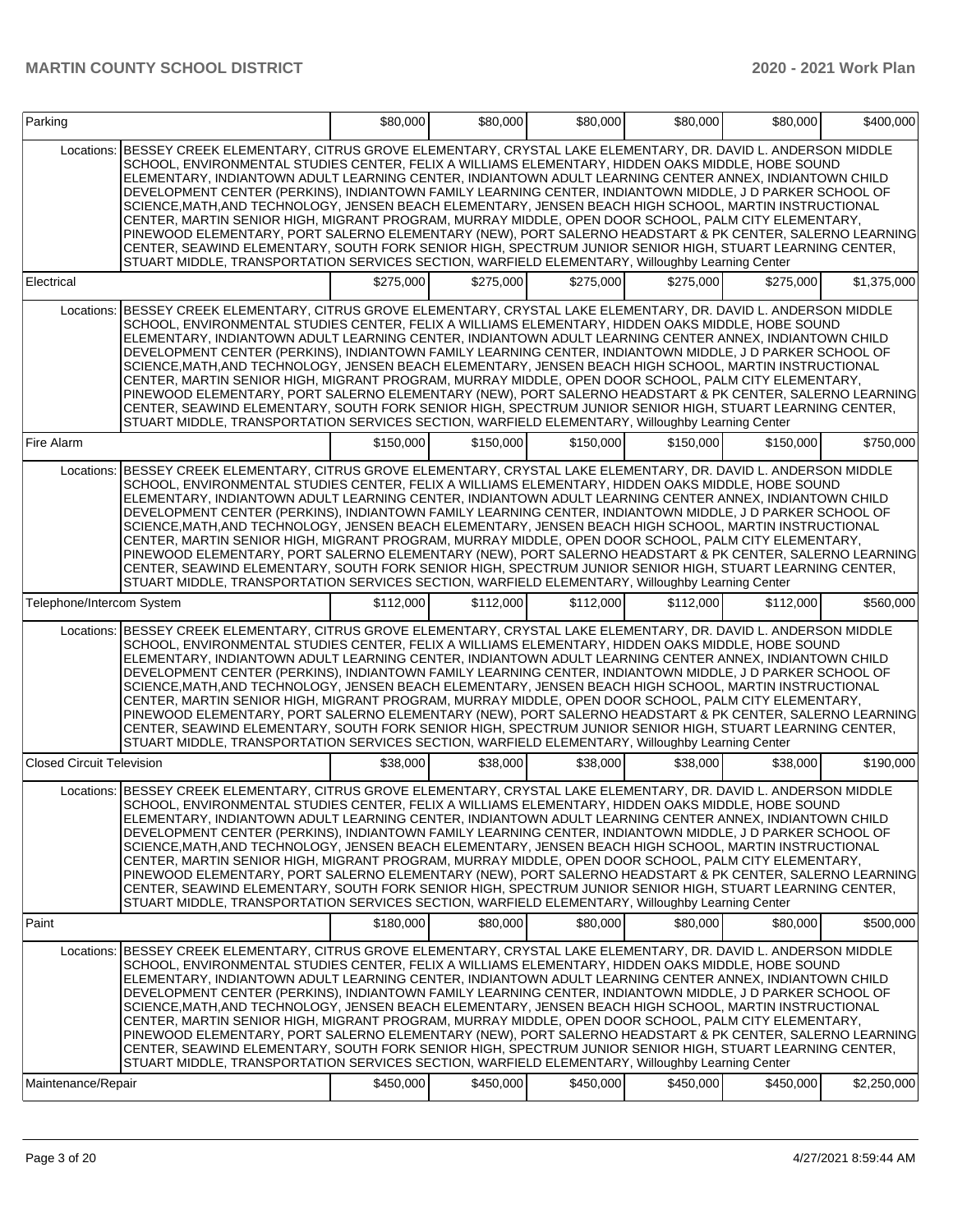| Locations: BESSEY CREEK ELEMENTARY, CITRUS GROVE ELEMENTARY, CRYSTAL LAKE ELEMENTARY, DR. DAVID L. ANDERSON MIDDLE                                                                                           |            |             |             |             |              |              |              |
|--------------------------------------------------------------------------------------------------------------------------------------------------------------------------------------------------------------|------------|-------------|-------------|-------------|--------------|--------------|--------------|
| SCHOOL, ENVIRONMENTAL STUDIES CENTER, FELIX A WILLIAMS ELEMENTARY, HIDDEN OAKS MIDDLE, HOBE SOUND<br>ELEMENTARY, INDIANTOWN ADULT LEARNING CENTER, INDIANTOWN ADULT LEARNING CENTER ANNEX, INDIANTOWN CHILD  |            |             |             |             |              |              |              |
| DEVELOPMENT CENTER (PERKINS), INDIANTOWN FAMILY LEARNING CENTER, INDIANTOWN MIDDLE, J D PARKER SCHOOL OF                                                                                                     |            |             |             |             |              |              |              |
| SCIENCE,MATH,AND TECHNOLOGY, JENSEN BEACH ELEMENTARY, JENSEN BEACH HIGH SCHOOL, MARTIN INSTRUCTIONAL<br>[CENTER, MARTIN SENIOR HIGH, MIGRANT PROGRAM, MURRAY MIDDLE, OPEN DOOR SCHOOL, PALM CITY ELEMENTARY, |            |             |             |             |              |              |              |
| PINEWOOD ELEMENTARY, PORT SALERNO ELEMENTARY (NEW), PORT SALERNO HEADSTART & PK CENTER, SALERNO LEARNING                                                                                                     |            |             |             |             |              |              |              |
| CENTER, SEAWIND ELEMENTARY, SOUTH FORK SENIOR HIGH, SPECTRUM JUNIOR SENIOR HIGH, STUART LEARNING CENTER,<br>STUART MIDDLE, TRANSPORTATION SERVICES SECTION, WARFIELD ELEMENTARY, Willoughby Learning Center  |            |             |             |             |              |              |              |
|                                                                                                                                                                                                              | Sub Total: | \$7.096.680 | \$9.191.638 | \$9,770,369 | \$10,400,003 | \$11,081,080 | \$47,539,770 |

| <b>IPECO Maintenance Expenditures</b> | ሶሳ<br>υυ    | ጣ<br>.DU    | ሶስ<br>JС    | \$0 <sub>1</sub> | $\sim$<br>υ∪ | \$0          |
|---------------------------------------|-------------|-------------|-------------|------------------|--------------|--------------|
| 1.50 Mill Sub Total: I                | \$7,096,680 | \$9,191,638 | \$9,770,369 | \$10,400,003     | \$11.081.080 | \$47,539,770 |

No items have been specified.

| . | Total: | \$7.096.6801 | \$9.191.638 | \$9.770.369 | \$10.400.003 | \$11.081.080 | 770<br>\$47<br>-339 |
|---|--------|--------------|-------------|-------------|--------------|--------------|---------------------|
|---|--------|--------------|-------------|-------------|--------------|--------------|---------------------|

# **Local 1.50 Mill Expenditure For Maintenance, Repair and Renovation**

Anticipated expenditures expected from local funding sources over the years covered by the current work plan.

| Item                                                         | $2020 - 2021$<br><b>Actual Budget</b> | 2021 - 2022<br>Projected | 2022 - 2023<br>Projected | 2023 - 2024<br>Projected | 2024 - 2025<br>Projected | <b>Total</b> |
|--------------------------------------------------------------|---------------------------------------|--------------------------|--------------------------|--------------------------|--------------------------|--------------|
| Remaining Maint and Repair from 1.5 Mills                    | \$7,096,680                           | \$9,191,638              | \$9,770,369              | \$10,400,003             | \$11,081,080             | \$47,539,770 |
| Maintenance/Repair Salaries                                  | \$0                                   | \$0                      | \$0                      | \$0                      | \$0                      | \$0          |
| <b>School Bus Purchases</b>                                  | \$1,200,000                           | \$1,200,000              | \$1,200,000              | \$1,200,000              | \$1,200,000              | \$6,000,000  |
| <b>Other Vehicle Purchases</b>                               | \$320,000                             | \$150,000                | \$250,000                | \$300,000                | \$300,000                | \$1,320,000  |
| Capital Outlay Equipment                                     | \$465,000                             | \$465,000                | \$465,000                | \$465,000                | \$465,000                | \$2,325,000  |
| Rent/Lease Payments                                          | \$250,000                             | \$250,000                | \$250,000                | \$250,000                | \$250,000                | \$1,250,000  |
| <b>COP Debt Service</b>                                      | \$1,881,741                           | \$2,581,531              | \$2,578,031              | \$2,575,531              | \$2,573,781              | \$12,190,615 |
| Rent/Lease Relocatables                                      | \$500,000                             | \$500,000                | \$500,000                | \$500,000                | \$500,000                | \$2,500,000  |
| <b>Environmental Problems</b>                                | \$0                                   | \$0                      | \$0                      | \$0                      | \$0                      | \$0          |
| s.1011.14 Debt Service                                       | \$0                                   | \$0                      | \$0                      | \$0                      | \$0                      | \$0          |
| <b>Special Facilities Construction Account</b>               | \$0                                   | \$0                      | \$0                      | \$0                      | \$0                      | \$0          |
| Premiums for Property Casualty Insurance - 1011.71<br>(4a,b) | \$0                                   | \$0                      | \$0                      | \$0                      | \$0                      | \$0          |
| Qualified School Construction Bonds (QSCB)                   | \$0                                   | \$0                      | \$0                      | \$0                      | \$0                      | \$0          |
| Qualified Zone Academy Bonds (QZAB)                          | \$0                                   | \$0                      | \$0                      | \$0                      | \$0                      | \$0          |
| C/W PLUMBING (0553)                                          | \$110,000                             | \$110,000                | \$110,000                | \$110,000                | \$110,000                | \$550,000    |
| <b>ENTERPRISE SOFTWARE (0554)</b>                            | \$350,000                             | \$350,000                | \$375,000                | \$375,000                | \$375,000                | \$1,825,000  |
| C/W OTHER FACILITY NEEDS (0560)                              | \$374,899                             | \$160,000                | \$160,000                | \$160,000                | \$160,000                | \$1,014,899  |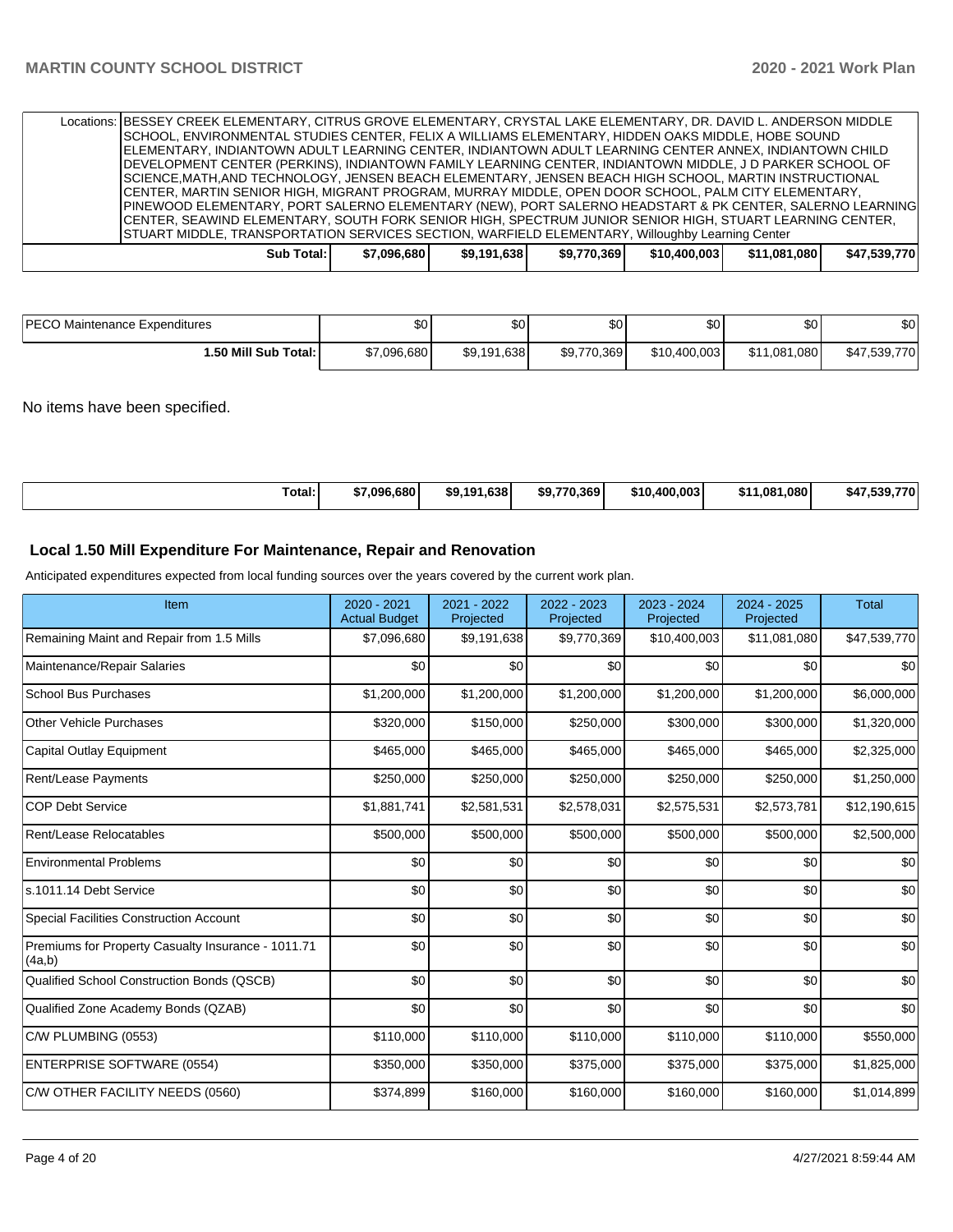| C/W PROPERTY DAMAGE (0541)       | \$25,000     | \$25,000     | \$25,000     | \$25,000     | \$25,000     | \$125,000     |
|----------------------------------|--------------|--------------|--------------|--------------|--------------|---------------|
| C/W TECHNOLOGY PROJECTS          | \$5,276,900  | \$5,850,000  | \$5,850,000  | \$5,850,000  | \$5,850,000  | \$28,676,900  |
| C/W REFINISH GYM FLOORS (0544)   | \$100,000    | \$100,000    | \$100,000    | \$100,000    | \$100,000    | \$500,000     |
| C/W BLEACHER REPAIR/REPL (0548)  | \$100,000    | \$100,000    | \$100,000    | \$100,000    | \$100,000    | \$500,000     |
| C/W ENERGY MGMT (0529)           | \$280,000    | \$280,000    | \$280,000    | \$280,000    | \$280,000    | \$1,400,000   |
| C/W VEGETATION REMOVAL (0519)    | \$30,000     | \$30,000     | \$30,000     | \$30,000     | \$30,000     | \$150,000     |
| C/W PLAYGROUNDS (0552)           | \$275,000    | \$275,000    | \$275,000    | \$275,000    | \$275,000    | \$1,375,000   |
| C/W ADA COMPLIANCE (0339)        | \$15,000     | \$15,000     | \$15,000     | \$15,000     | \$15,000     | \$75,000      |
| C/W CODE COMPLIANCE (0539)       | \$30,000     | \$30,000     | \$30,000     | \$30,000     | \$30,000     | \$150,000     |
| C/W SECURITY PROG. (0528)        | \$500,000    | \$500,000    | \$500,000    | \$500,000    | \$500,000    | \$2,500,000   |
| C/W GROUNDS (0551)               | \$70,000     | \$70,000     | \$70,000     | \$70,000     | \$70,000     | \$350,000     |
| C/W DIGITAL LEARNING (390*)      | \$710,000    | \$610,000    | \$610,000    | \$610,000    | \$610,000    | \$3,150,000   |
| CW SITE IMPROVEMENTS (0525)      | \$270,000    | \$270,000    | \$270,000    | \$270,000    | \$270,000    | \$1,350,000   |
| ESE EQUIPMENT (PROJ 0590)        | \$100,000    | \$100,000    | \$100,000    | \$100,000    | \$100,000    | \$500,000     |
| C/W PROF. SERV. (0557)           | \$100,000    | \$100,000    | \$100,000    | \$100,000    | \$100,000    | \$500,000     |
| C/W ATHLETIC FIELDS (0542/0543)  | \$300,000    | \$300,000    | \$300,000    | \$300,000    | \$300,000    | \$1,500,000   |
| C/W CUSTODIAL/MAINT EQUIP (0538) | \$622,000    | \$622,000    | \$622,000    | \$622,000    | \$622,000    | \$3,110,000   |
| <b>INSURANCE BUYBACK</b>         | \$2,075,435  | \$2,241,470  | \$2,420,788  | \$2,614,451  | \$2,823,607  | \$12,175,751  |
| MAINT EQUIP REFRESH (0577)       | \$280,000    | \$285,000    | \$0          | \$0          | \$0          | \$565,000     |
| <b>Local Expenditure Totals:</b> | \$23,707,655 | \$26,761,639 | \$27,356,188 | \$28,226,985 | \$29,115,468 | \$135,167,935 |

# **Revenue**

# **1.50 Mill Revenue Source**

Schedule of Estimated Capital Outlay Revenue from each currently approved source which is estimated to be available for expenditures on the projects included in the tentative district facilities work program. All amounts are NET after considering carryover balances, interest earned, new COP's, 1011.14 and 1011.15 loans, etc. Districts cannot use 1.5-Mill funds for salaries except for those explicitly associated with maintenance/repair projects. (1011.71 (5), F.S.)

| <b>Item</b>                                                                         | Fund | $2020 - 2021$<br><b>Actual Value</b> | $2021 - 2022$<br>Projected | 2022 - 2023<br>Projected | $2023 - 2024$<br>Projected | $2024 - 2025$<br>Projected | Total             |
|-------------------------------------------------------------------------------------|------|--------------------------------------|----------------------------|--------------------------|----------------------------|----------------------------|-------------------|
| (1) Non-exempt property<br>lassessed valuation                                      |      | \$25,336,221,588                     | \$25,558,329,866           | \$26,141,708,333         | \$26,868,176,500           | \$27,658,330,030           | \$131,562,766,317 |
| (2) The Millage projected for<br>discretionary capital outlay per<br>ls.1011.71     |      | 1.50                                 | 1.50                       | 1.50                     | 1.50                       | 1.50                       |                   |
| $(3)$ Full value of the 1.50-Mill<br>discretionary capital outlay per<br>ls.1011.71 |      | \$42,564,852                         | \$42,937,994               | \$43,918,070             | \$45,138,537               | \$46,465,994               | \$221,025,447     |
| $(4)$ Value of the portion of the 1.50<br>-Mill ACTUALLY levied                     | 370  | \$36,484,159                         | \$36,803,995               | \$37,644,060             | \$38,690,174               | \$39,827,995               | \$189,450,383     |
| $(5)$ Difference of lines $(3)$ and $(4)$                                           |      | \$6,080,693                          | \$6,133,999                | \$6,274,010              | \$6,448,363                | \$6,637,999                | \$31,575,064      |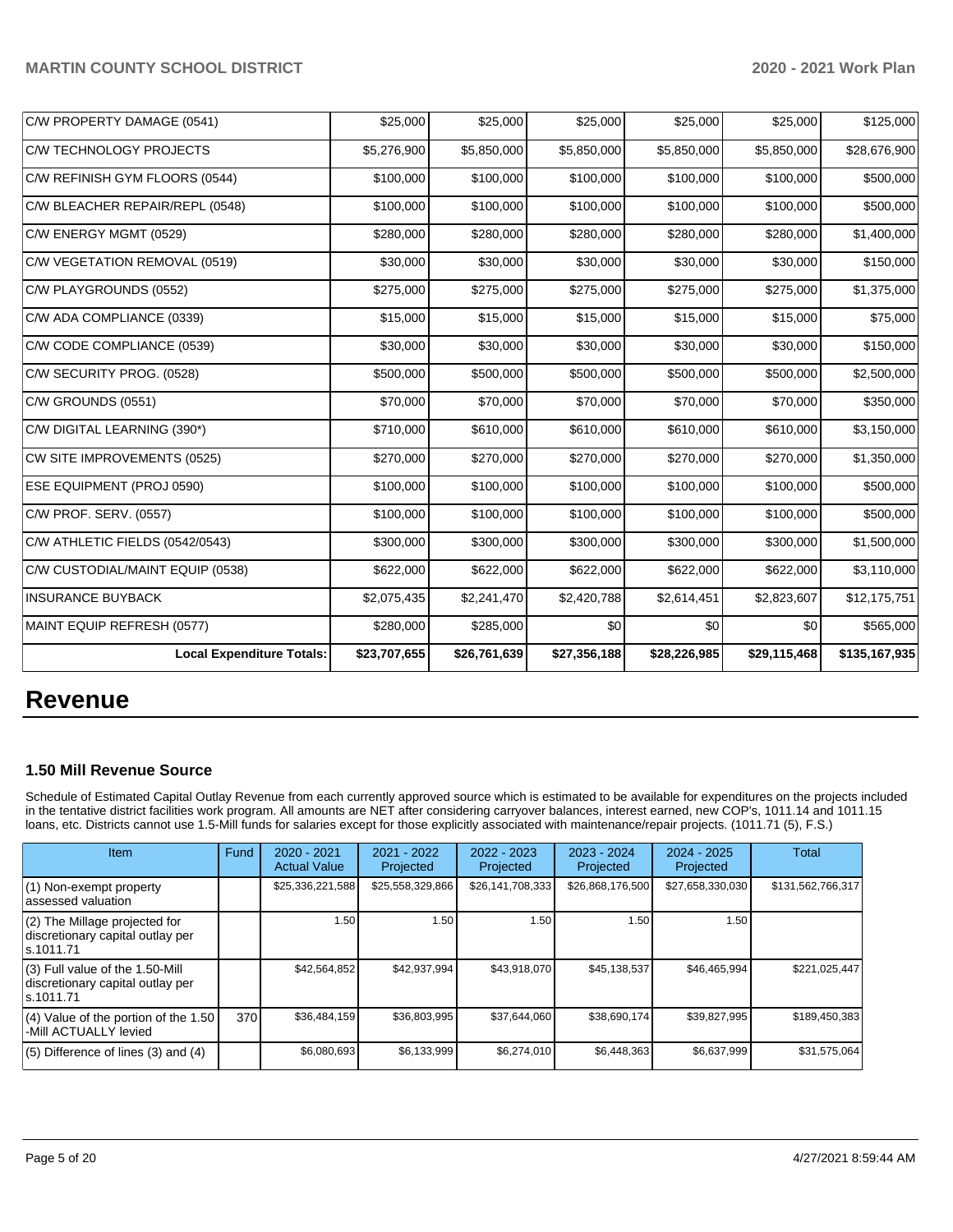# **PECO Revenue Source**

The figure in the row designated "PECO Maintenance" will be subtracted from funds available for new construction because PECO maintenance dollars cannot be used for new construction.

| Item                                 | Fund | $2020 - 2021$<br><b>Actual Budget</b> | 2021 - 2022<br>Projected | 2022 - 2023<br>Projected | 2023 - 2024<br>Projected | 2024 - 2025<br>Projected | Total |
|--------------------------------------|------|---------------------------------------|--------------------------|--------------------------|--------------------------|--------------------------|-------|
| <b>IPECO New Construction</b>        | 340  | \$0 <sub>1</sub>                      | \$0                      | \$0                      | \$0 <sub>1</sub>         | \$0                      | \$0   |
| <b>PECO Maintenance Expenditures</b> |      | \$0 <sub>1</sub>                      | \$0                      | \$0                      | \$0 <sub>1</sub>         | \$0 <sub>1</sub>         | \$0   |
|                                      |      | \$0                                   | \$0                      | \$0                      | \$0                      | \$0                      | \$0   |

## **CO & DS Revenue Source**

Revenue from Capital Outlay and Debt Service funds.

| <b>Item</b>                                     | Fund | $2020 - 2021$<br><b>Actual Budget</b> | $2021 - 2022$<br>Projected | $2022 - 2023$<br>Projected | 2023 - 2024<br>Projected | $2024 - 2025$<br>Projected | Total       |
|-------------------------------------------------|------|---------------------------------------|----------------------------|----------------------------|--------------------------|----------------------------|-------------|
| CO & DS Cash Flow-through<br><b>Distributed</b> | 360  | \$683.605                             | \$683.605                  | \$683.605                  | \$683.605                | \$683,605                  | \$3,418,025 |
| CO & DS Interest on<br>Undistributed CO         | 360  | \$46,091                              | \$46.091                   | \$46.091                   | \$46.091                 | \$46,091                   | \$230,455   |
|                                                 |      | \$729.696                             | \$729.696                  | \$729.696                  | \$729.696                | \$729,696                  | \$3,648,480 |

## **Fair Share Revenue Source**

Nothing reported for this section. All legally binding commitments for proportionate fair-share mitigation for impacts on public school facilities must be included in the 5-year district work program.

## **Sales Surtax Referendum**

Specific information about any referendum for a 1-cent or ½-cent surtax referendum during the previous year.

**Did the school district hold a surtax referendum during the past fiscal year 2019 - 2020?**

Yes

| <b>Half Cent Sales Surtax</b> |
|-------------------------------|
| 11/6/2018                     |
| 12/31/2025                    |
| 1/1/2019                      |
| 12/31/2025                    |
| \$16,000,000                  |
| \$112,000,000                 |
| 7                             |
|                               |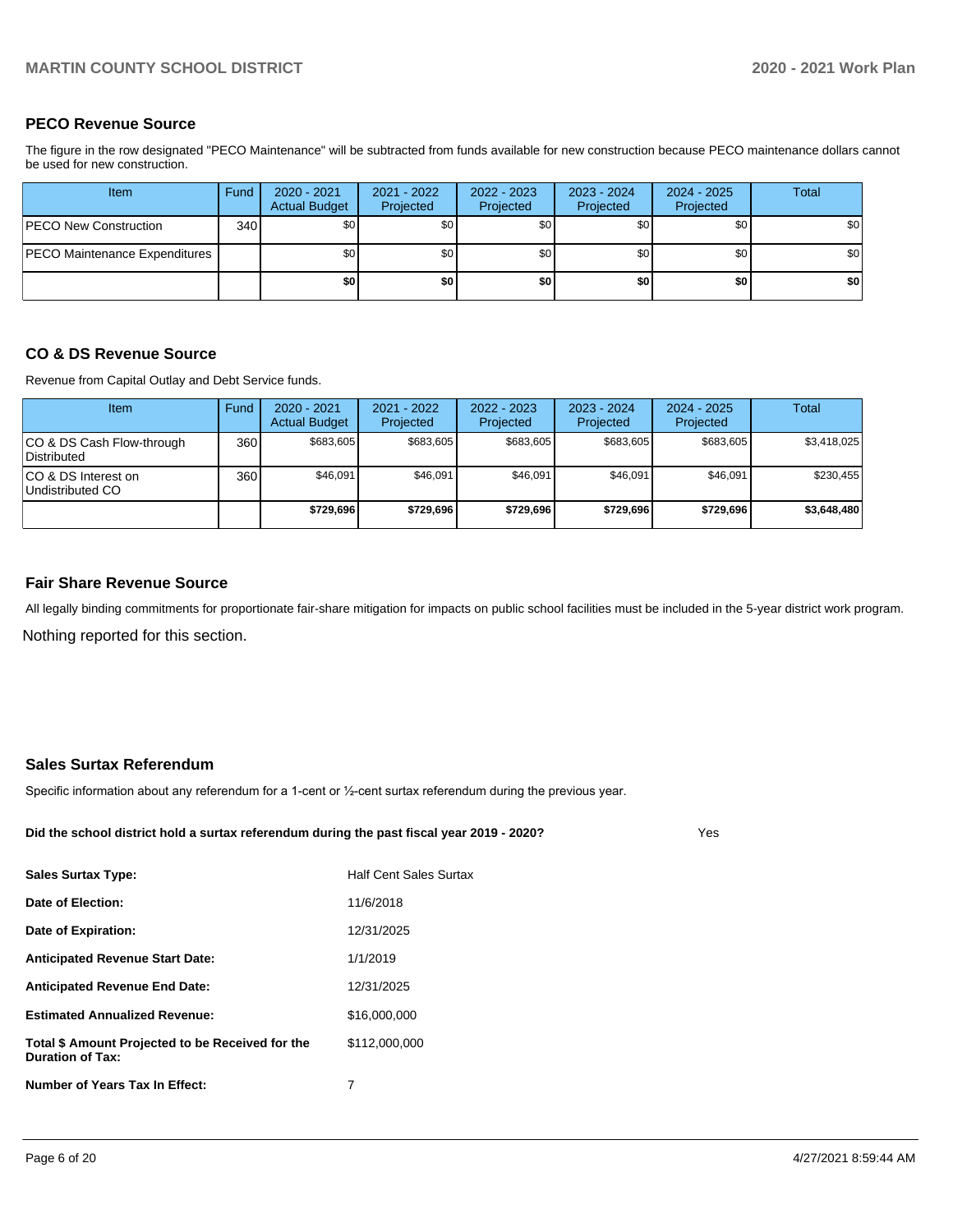| <b>Percentage of Vote FOR:</b>     | 57% |
|------------------------------------|-----|
| <b>Percentage of Vote AGAINST:</b> | 43% |

# **Additional Revenue Source**

Any additional revenue sources

| Item                                                                                                                      | 2020 - 2021<br><b>Actual Value</b> | 2021 - 2022<br>Projected | 2022 - 2023<br>Projected | 2023 - 2024<br>Projected | 2024 - 2025<br>Projected | <b>Total</b>   |
|---------------------------------------------------------------------------------------------------------------------------|------------------------------------|--------------------------|--------------------------|--------------------------|--------------------------|----------------|
| Proceeds from a s.1011.14/15 F.S. Loans                                                                                   | \$0                                | \$0                      | \$0                      | \$0                      | \$0                      | \$0            |
| District Bonds - Voted local bond<br>referendum proceeds per s.9, Art VII<br><b>State Constitution</b>                    | \$0                                | \$0                      | \$0                      | \$0                      | \$0                      | \$0            |
| Proceeds from Special Act Bonds                                                                                           | \$0                                | \$0                      | \$0                      | \$0                      | \$0                      | \$0            |
| Estimated Revenue from CO & DS Bond<br>Sale                                                                               | \$0                                | \$0                      | \$0                      | \$0                      | \$0                      | \$0            |
| Proceeds from Voted Capital<br>Improvements millage                                                                       | \$0                                | \$0                      | \$0                      | \$0                      | \$0                      | \$0            |
| Other Revenue for Other Capital Projects                                                                                  | \$40,000                           | \$40,000                 | \$40,000                 | \$40,000                 | \$40,000                 | \$200,000      |
| Proceeds from 1/2 cent sales surtax<br>authorized by school board                                                         | \$16,000,000                       | \$16,000,000             | \$16,000,000             | \$16,000,000             | \$16,000,000             | \$80,000,000   |
| Proceeds from local governmental<br>infrastructure sales surtax                                                           | \$0                                | \$0                      | \$0                      | \$0                      | \$0                      | \$0            |
| Proceeds from Certificates of<br>Participation (COP's) Sale                                                               | \$53,806,510                       | \$0                      | \$0                      | \$0                      | \$0                      | \$53,806,510   |
| Classrooms First Bond proceeds amount<br>authorized in FY 1997-98                                                         | \$0                                | \$0                      | \$0                      | \$0                      | \$0                      | \$0            |
| <b>Classrooms for Kids</b>                                                                                                | \$0                                | \$0                      | \$0                      | \$0                      | \$0                      | \$0            |
| <b>District Equity Recognition</b>                                                                                        | \$0                                | \$0                      | \$0                      | \$0                      | \$0                      | \$0            |
| <b>Federal Grants</b>                                                                                                     | \$0                                | \$0                      | \$0                      | \$0                      | \$0                      | \$0            |
| Proportionate share mitigation (actual<br>cash revenue only, not in kind donations)                                       | \$0                                | \$0                      | \$0                      | \$0                      | \$0                      | \$0            |
| Impact fees received                                                                                                      | \$1,600,000                        | \$1,600,000              | \$1,600,000              | \$1,600,000              | \$1,600,000              | \$8,000,000    |
| Private donations                                                                                                         | \$0                                | \$0                      | \$0                      | \$0                      | \$0                      | \$0            |
| Grants from local governments or not-for-<br>profit organizations                                                         | \$0                                | \$0                      | \$0                      | \$0                      | \$0                      | \$0            |
| Interest, Including Profit On Investment                                                                                  | \$575,500                          | \$444,000                | \$444,000                | \$444,000                | \$444,000                | \$2,351,500    |
| Revenue from Bonds pledging proceeds<br>from 1 cent or 1/2 cent Sales Surtax                                              | \$0                                | \$0                      | \$0                      | \$0                      | \$0                      | \$0            |
| <b>Total Fund Balance Carried Forward</b>                                                                                 | \$6,500,805                        | \$0                      | \$1,248,837              | \$0                      | \$0                      | \$7,749,642    |
| General Capital Outlay Obligated Fund<br><b>Balance Carried Forward From Total</b><br><b>Fund Balance Carried Forward</b> | \$0                                | (\$5,515,812)            | \$0                      | (\$3,059,480)            | (\$2,062,568)            | (\$10,637,860) |
| <b>Special Facilities Construction Account</b>                                                                            | \$0                                | \$0                      | \$0                      | \$0                      | \$0                      | \$0            |
| One Cent - 1/2 Cent Sales Surtax Debt<br>Service From Total Fund Balance Carried<br>Forward                               | (\$5,867,202)                      | (\$11,734,405)           | (\$11,734,405)           | (\$11,734,405)           | (\$11,734,405)           | (\$52,804,822) |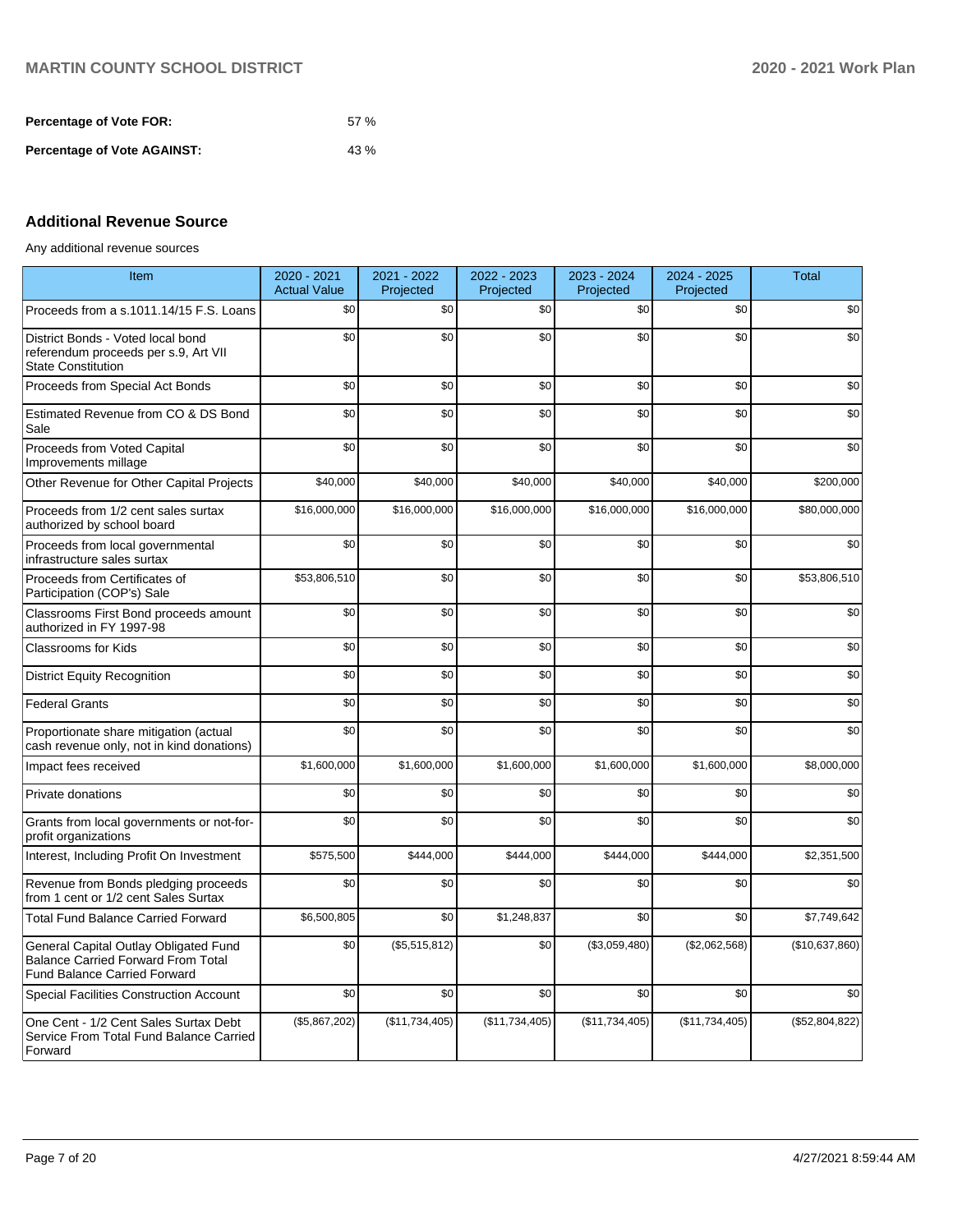| Capital Outlay Projects Funds Balance<br>Carried Forward From Total Fund<br><b>Balance Carried Forward</b> | (\$1,600,000) | (\$1,600,000) | (S1.600.000) | (\$1,600,000) | (S1,600,000) | (S8,000,000) |
|------------------------------------------------------------------------------------------------------------|---------------|---------------|--------------|---------------|--------------|--------------|
| Subtotal                                                                                                   | \$71.055.613  | (\$766, 217)  | \$5.998.432  | \$1.690.115   | \$2,687,027  | \$80,664,970 |

# **Total Revenue Summary**

| <b>Item Name</b>                                                   | 2020 - 2021<br><b>Budget</b> | 2021 - 2022<br>Projected | 2022 - 2023<br>Projected | 2023 - 2024<br>Projected | $2024 - 2025$<br>Projected | <b>Five Year Total</b> |
|--------------------------------------------------------------------|------------------------------|--------------------------|--------------------------|--------------------------|----------------------------|------------------------|
| Local 1.5 Mill Discretionary Capital Outlay<br>l Revenue           | \$36,484,159                 | \$36,803,995             | \$37.644.060             | \$38,690,174             | \$39,827,995               | \$189,450,383          |
| <b>IPECO and 1.5 Mill Maint and Other 1.5</b><br>Mill Expenditures | (\$23,707,655)               | (\$26,761,639)           | (\$27,356,188)           | (\$28, 226, 985)         | (\$29, 115, 468)           | $($ \$135,167,935) $ $ |
| <b>PECO Maintenance Revenue</b>                                    | \$0                          | \$0 <sub>1</sub>         | \$0                      | \$0                      | \$0                        | \$0                    |
| <b>Available 1.50 Mill for New</b><br><b>Construction</b>          | \$12,776,504                 | \$10,042,356             | \$10,287,872             | \$10,463,189             | \$10,712,527               | \$54,282,448           |

| <b>Item Name</b>                     | 2020 - 2021<br><b>Budget</b> | $2021 - 2022$<br>Projected | 2022 - 2023<br>Projected | 2023 - 2024<br>Projected | 2024 - 2025<br>Projected | <b>Five Year Total</b> |
|--------------------------------------|------------------------------|----------------------------|--------------------------|--------------------------|--------------------------|------------------------|
| ICO & DS Revenue                     | \$729,696                    | \$729,696                  | \$729.696                | \$729,696                | \$729,696                | \$3,648,480            |
| <b>PECO New Construction Revenue</b> | \$0                          | \$0                        | \$0                      | \$0                      | \$0                      | \$0                    |
| Other/Additional Revenue             | \$71,055,613                 | (\$766, 217)               | \$5,998,432              | \$1,690,115              | \$2,687,027              | \$80,664,970           |
| <b>Total Additional Revenuel</b>     | \$71,785,309                 | (\$36,521)                 | \$6,728,128              | \$2,419,811              | \$3,416,723              | \$84,313,450           |
| Total Available Revenue              | \$84,561,813                 | \$10,005,835               | \$17,016,000             | \$12,883,000             | \$14,129,250             | \$138,595,898          |

# **Project Schedules**

# **Capacity Project Schedules**

A schedule of capital outlay projects necessary to ensure the availability of satisfactory classrooms for the projected student enrollment in K-12 programs.

| <b>Project Description</b>          | Location                                 |                          | 2020 - 2021  | $2021 - 2022$ | 2022 - 2023 | $2023 - 2024$ | $2024 - 2025$ | Total            | Funded |
|-------------------------------------|------------------------------------------|--------------------------|--------------|---------------|-------------|---------------|---------------|------------------|--------|
| <b>REPLACEMENT</b><br><b>SCHOOL</b> | <b>JENSEN BEACH</b><br><b>ELEMENTARY</b> | Planned<br>Cost:         | \$30,500,000 | \$0           | \$0         | \$0           | \$0           | \$30,500,000 Yes |        |
|                                     |                                          | <b>Student Stations:</b> | 750          |               | 01          |               |               | 750              |        |
|                                     |                                          | Total Classrooms:        | 42           |               | ΟI          |               |               | 42               |        |
|                                     |                                          | Gross Sq Ft:             | 120,000      |               | 0           |               |               | 120,000          |        |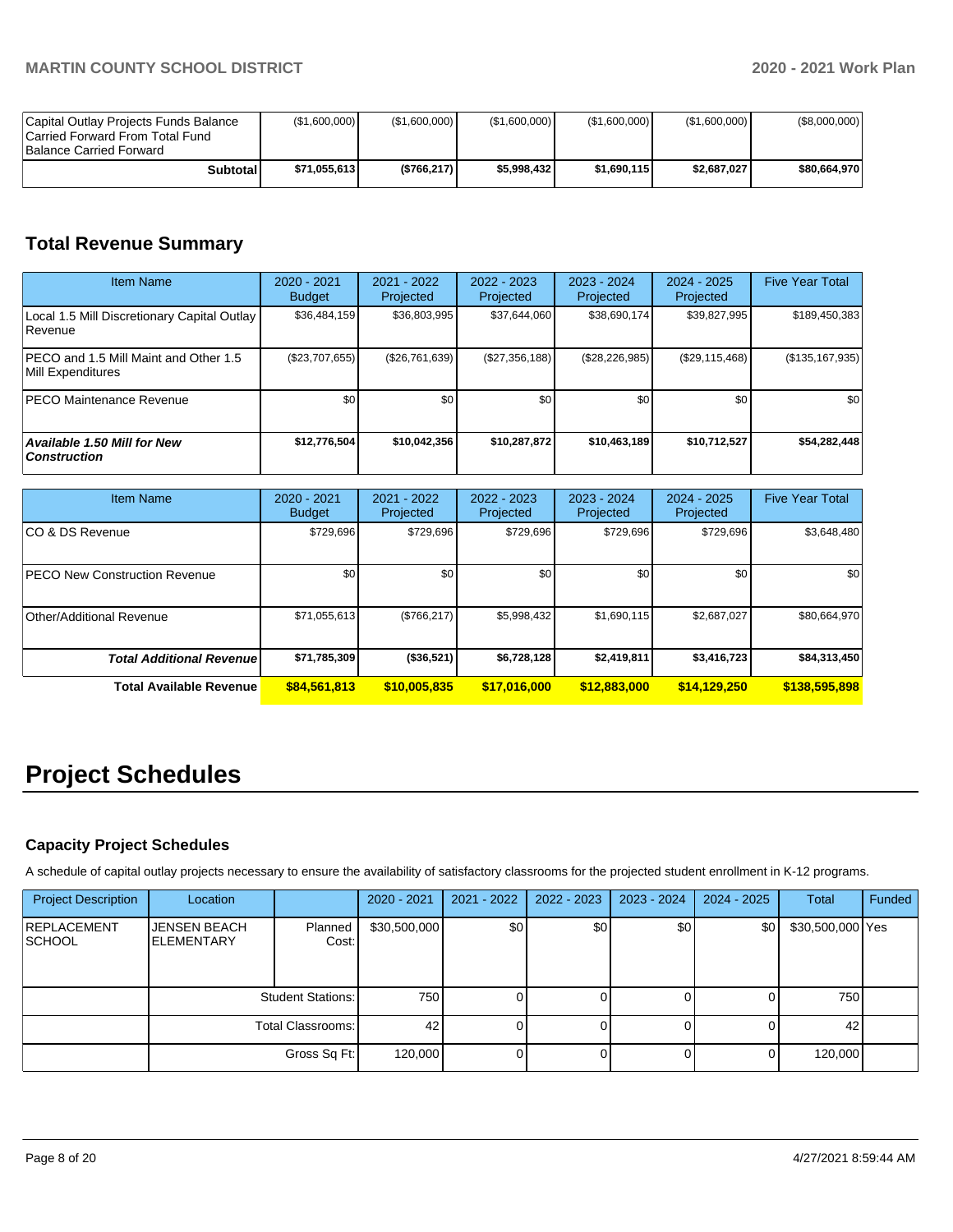| <b>REPLACEMENT</b><br><b>SCHOOL</b> | <b>PALM CITY</b><br><b>ELEMENTARY</b> | Planned<br>Cost:         | \$27,770,068 | \$0 | \$0 | \$0 | \$0 | \$27,770,068 Yes |  |
|-------------------------------------|---------------------------------------|--------------------------|--------------|-----|-----|-----|-----|------------------|--|
|                                     |                                       | <b>Student Stations:</b> | 750          |     |     |     |     | 750              |  |
|                                     |                                       | Total Classrooms:        | 42           |     |     |     |     | 42               |  |
|                                     |                                       | Gross Sq Ft:             | 120,000      |     |     |     |     | 120,000          |  |
|                                     |                                       |                          |              |     |     |     |     |                  |  |

| Planned Cost:   \$58,270,068 |         | \$0 | \$0 | \$0 | \$0 | \$58,270,068 |
|------------------------------|---------|-----|-----|-----|-----|--------------|
| <b>Student Stations:</b>     | 1,500   |     |     |     | o   | 1,500        |
| <b>Total Classrooms: I</b>   | 84      |     |     |     | U   | 84           |
| Gross Sq Ft:                 | 240,000 |     |     | U   | 0   | 240,000      |

| Othep <sub>o</sub> eeject Schedules                                                                | Location                                                        | 2020 - 2021 | 2021 - 2022      | 2022 - 2023   | 2023 - 2024 | 2024 - 2025 | <b>Total</b>    | Funded             |
|----------------------------------------------------------------------------------------------------|-----------------------------------------------------------------|-------------|------------------|---------------|-------------|-------------|-----------------|--------------------|
| Maior renovations remodeling a                                                                     | nd additions of capital outla Actual Budget                     |             | <b>Projected</b> | ity Projected | Projected   | Projected   |                 |                    |
| PHASE III REPLACEMENT<br>MEDIA & ADMIN AND ART<br><b>BLDGS</b>                                     | STUART MIDDLE                                                   | \$0         | \$0              | \$0           | \$0         | \$0         |                 | \$0 <sup>Yes</sup> |
| ROOF, A/C, AND<br><b>RENOVATIONS, SCHOOL</b><br><b>BOARD ROOM, AND</b><br><b>TRAINING FACILITY</b> | <b>MARTIN</b><br><b>INSTRUCTIONAL</b><br><b>CENTER</b>          | \$3,503,008 | \$0              | \$0           | \$0         | \$0         | \$3,503,008 Yes |                    |
| CHILLER BUILDING AND<br><b>CHILLERS</b>                                                            | SOUTH FORK SENIOR<br><b>HIGH</b>                                | \$0         | \$0              | \$0           | \$0         | \$0         |                 | \$0 <sup>Yes</sup> |
| <b>REPLACEMENT SCHOOL</b><br>A&E                                                                   | <b>PALM CITY</b><br><b>ELEMENTARY</b>                           | \$0         | \$0              | \$0           | \$0         | \$0         |                 | \$0 <sup>Yes</sup> |
| <b>REPLACEMENT SCHOOL</b><br>A&E                                                                   | <b>JENSEN BEACH</b><br><b>ELEMENTARY</b>                        | \$0         | \$0              | \$0           | \$0         | \$0         |                 | \$0 <sup>Yes</sup> |
| <b>SALES TAX PROJECTS /</b><br><b>CHILLER PUMPS &amp; VALVES</b>                                   | <b>FELIX A WILLIAMS</b><br><b>ELEMENTARY</b>                    | \$680,000   | \$0              | \$0           | \$0         | \$0         | \$680,000 Yes   |                    |
| <b>AIR HANDLER &amp; CONTROL</b><br>REPLACEMENT                                                    | <b>HIDDEN OAKS MIDDLE</b>                                       | \$3,100,000 | \$0              | \$0           | \$0         | \$0         | \$3,100,000 Yes |                    |
| <b>ATHLETIC COMPLEX/FIELDS</b>                                                                     | SOUTH FORK SENIOR<br><b>HIGH</b>                                | \$7,434,898 | \$0              | \$0           | \$0         | \$0         | \$7,434,898 Yes |                    |
| CHILLED WATER LOOP<br>PIPING                                                                       | <b>BESSEY CREEK</b><br><b>ELEMENTARY</b>                        | \$0         | \$1,000,000      | \$0           | \$0         | \$0         | \$1,000,000 Yes |                    |
| <b>SALES TAX PROJECTS /</b><br><b>CAFETERIA UPGRADES</b>                                           | <b>CRYSTAL LAKE</b><br><b>ELEMENTARY</b>                        | \$0         | \$896,000        | \$0           | \$0         | \$0         | \$896,000 Yes   |                    |
| CHILLER REPLACEMENT                                                                                | <b>HIDDEN OAKS MIDDLE</b>                                       | \$0         | \$525,000        | \$0           | \$0         | \$0         | \$525,000 Yes   |                    |
| <b>WATER INTRUSION REPAIRS</b>                                                                     | J D PARKER SCHOOL<br>OF SCIENCE, MATH, AND<br><b>TECHNOLOGY</b> | \$0         | \$175,000        | \$0           | \$0         | \$0         | \$175,000 Yes   |                    |
| <b>SAFETY HARDENING</b>                                                                            | Location not specified                                          | \$242,267   | \$242,266        | \$0           | \$0         | \$0         | \$484,533 Yes   |                    |
| WATER INTRUSION REPAIRS STUART MIDDLE                                                              |                                                                 | \$4,175,000 | \$0              | \$0           | \$0         | \$0         | \$4,175,000 Yes |                    |
| ATHLETIC TRACK<br>REPLACEMENT                                                                      | <b>MARTIN SENIOR HIGH</b>                                       | \$0         | \$700.000        | \$0           | \$0         | \$0         | \$700,000 Yes   |                    |
| <b>PERIMETER SITE</b><br><b>IMPROVEMENTS</b>                                                       | <b>SPECTRUM JUNIOR</b><br><b>SENIOR HIGH</b>                    | \$0         | \$150,000        | \$0           | \$0         | \$0         | \$150,000 Yes   |                    |
| WATER INTRUSION REPAIRS I                                                                          | <b>WARFIELD</b><br><b>ELEMENTARY</b>                            | \$0         | \$959,835        | \$0           | \$0         | \$0         | \$959,835 Yes   |                    |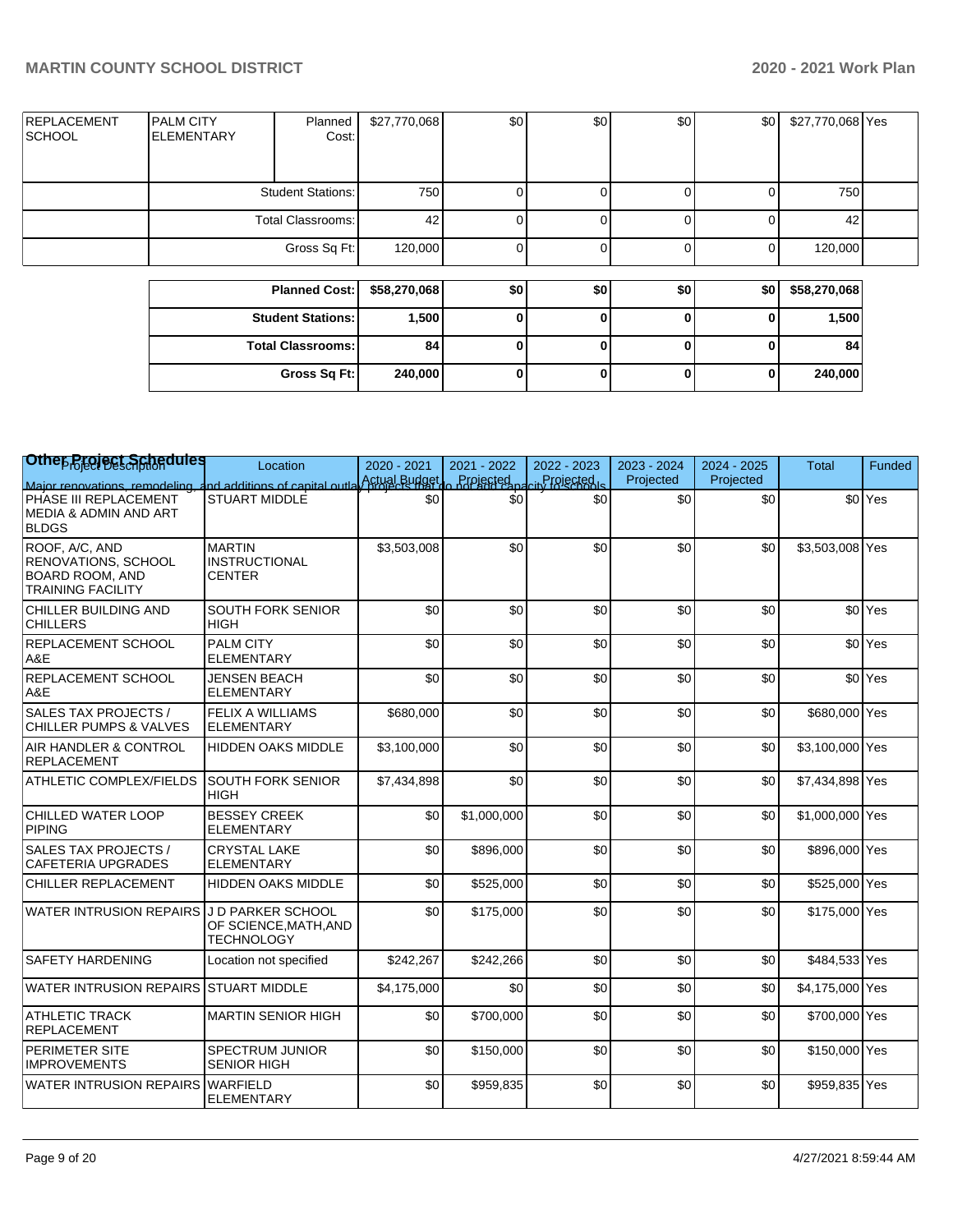# **MARTIN COUNTY SCHOOL DISTRICT 2020 - 2021 Work Plan**

| PLAYGROUND REPAIRS                                       | <b>Willoughby Learning</b><br>Center                          | \$0         | \$150,000 | \$0         | \$0         | \$0 | \$150,000 Yes   |         |
|----------------------------------------------------------|---------------------------------------------------------------|-------------|-----------|-------------|-------------|-----|-----------------|---------|
| <b>BLEACHER REPLACEMENT</b>                              | <b>MARTIN SENIOR HIGH</b>                                     | \$0         | \$0       | \$272,000   | \$0         | \$0 | \$272,000 Yes   |         |
| <b>CAFETERIA UPGRADES</b>                                | <b>PINEWOOD</b><br><b>ELEMENTARY</b>                          | \$0         | \$0       | \$896,000   | \$0         | \$0 | \$896,000 Yes   |         |
| <b>TRANSPORTATION SERVICE</b><br><b>BAYS</b>             | <b>TRANSPORTATION</b><br><b>SERVICES SECTION</b>              | \$0         | \$0       | \$2,500,000 | \$0         | \$0 | \$2,500,000 Yes |         |
| SERVICE CENTER ROOF<br><b>REPLACEMENT</b>                | <b>TRANSPORTATION</b><br>SERVICES SECTION                     | \$0         | \$0       | \$1,300,000 | \$0         | \$0 | \$1,300,000 Yes |         |
| <b>GUTTER &amp; ROOF</b><br><b>REPLACEMENT</b>           | <b>WARFIELD</b><br><b>ELEMENTARY</b>                          | \$0         | \$0       | \$1,100,000 | \$0         | \$0 | \$1,100,000 Yes |         |
| MEDIA CENTER, SITE<br><b>IMPROVEMENT</b>                 | <b>WARFIELD</b><br><b>ELEMENTARY</b>                          | \$0         | \$0       | \$7,290,000 | \$0         | \$0 | \$7,290,000 Yes |         |
| <b>PRACTICE ATHLETIC FIELD</b>                           | DR. DAVID L.<br>ANDERSON MIDDLE<br><b>SCHOOL</b>              | \$0         | \$0       | \$0         | \$93,000    | \$0 | \$93,000 Yes    |         |
| PLAYGROUND<br><b>REPLACEMENT</b>                         | PORT SALERNO<br><b>HEADSTART &amp; PK</b><br><b>CENTER</b>    | \$0         | \$0       | \$0         | \$150,000   | \$0 | \$150,000 Yes   |         |
| CAFETERIA UPGRADES                                       | <b>HIDDEN OAKS MIDDLE</b>                                     | \$0         | \$0       | \$0         | \$896,000   | \$0 | \$896,000 Yes   |         |
| WATER INTRUSION REPAIRS HIDDEN OAKS MIDDLE               |                                                               | \$0         | \$0       | \$0         | \$320,000   | \$0 | \$320,000 Yes   |         |
| <b>NEW MEDIA &amp;</b><br><b>ADMINISTRATION BUILDING</b> | <b>MURRAY MIDDLE</b>                                          | \$0         | \$0       | \$0         | \$7.000.000 | \$0 | \$7,000,000 Yes |         |
| WATER INTRUSION REPAIRS MURRAY MIDDLE                    |                                                               | \$0         | \$0       | \$0         | \$205,000   | \$0 | \$205,000 Yes   |         |
| <b>AIR CONDITIONING</b><br><b>UPGRADES</b>               | <b>SALERNO LEARNING</b><br><b>CENTER</b>                      | \$0         | \$0       | \$0         | \$294,000   | \$0 | \$294,000 Yes   |         |
| WATER INTRUSION REPAIRS SEAWIND ELEMENTARY               |                                                               | \$0         | \$0       | \$0         | \$1,615,000 | \$0 | \$1,615,000 Yes |         |
| SALES TAX PROJECTS /<br><b>SECURITY ENHANCEMENTS</b>     | DR. DAVID L.<br>ANDERSON MIDDLE<br><b>SCHOOL</b>              | \$1,014,500 | \$0       | \$0         | \$0         | \$0 | \$1,014,500 Yes |         |
| SALES TAX PROJECTS /<br><b>SECURITY ENHANCEMENTS</b>     | <b>BESSEY CREEK</b><br><b>ELEMENTARY</b>                      | \$896,000   | \$0       | \$324,000   | \$0         | \$0 | \$1,220,000 Yes |         |
| SALES TAX PROJECTS /<br><b>SECURITY ENHANCEMENTS</b>     | <b>CRYSTAL LAKE</b><br><b>ELEMENTARY</b>                      | \$453,000   | \$0       | \$315,000   | \$0         | \$0 | \$768,000 Yes   |         |
| SALES TAX PROJECTS /<br><b>SECURITY ENHANCEMENTS</b>     | <b>FELIX A WILLIAMS</b><br><b>ELEMENTARY</b>                  | \$425,000   | \$265,000 | \$0         | \$0         | \$0 | \$690,000 Yes   |         |
| SALES TAX PROJECTS /<br><b>SECURITY ENHANCEMENTS</b>     | PORT SALERNO<br><b>HEADSTART &amp; PK</b><br><b>CENTER</b>    | \$0         | \$0       | \$0         | \$0         | \$0 |                 | \$0 Yes |
| SALES TAX PROJECTS /<br><b>SECURITY ENHANCEMENTS</b>     | <b>HIDDEN OAKS MIDDLE</b>                                     | \$0         | \$0       | \$53.000    | \$0         | \$0 | \$53,000 Yes    |         |
| SALES TAX PROJECTS /<br><b>SECURITY ENHANCEMENTS</b>     | <b>HOBE SOUND</b><br><b>ELEMENTARY</b>                        | \$265,000   | \$0       | \$0         | \$0         | \$0 | \$265,000 Yes   |         |
| SALES TAX PROJECTS /<br><b>SECURITY ENHANCEMENTS</b>     | <b>INDIANTOWN MIDDLE</b>                                      | \$0         | \$0       | \$210,000   | \$0         | \$0 | \$210,000 Yes   |         |
| SALES TAX PROJECTS /<br><b>SECURITY ENHANCEMENTS</b>     | J D PARKER SCHOOL<br>OF SCIENCE.MATH.AND<br><b>TECHNOLOGY</b> | \$0         | \$30,000  | \$0         | \$0         | \$0 | \$30,000 Yes    |         |
| SALES TAX PROJECTS /<br><b>SECURITY ENHANCEMENTS</b>     | JENSEN BEACH HIGH<br><b>SCHOOL</b>                            | \$250.000   | \$0       | \$0         | \$0         | \$0 | \$250,000 Yes   |         |
| SALES TAX PROJECTS /<br><b>SECURITY ENHANCEMENTS</b>     | <b>MARTIN SENIOR HIGH</b>                                     | \$0         | \$0       | \$353,000   | \$0         | \$0 | \$353,000 Yes   |         |
| SALES TAX PROJECTS /<br><b>SECURITY ENHANCEMENTS</b>     | MURRAY MIDDLE                                                 | \$0         | \$0       | \$0         | \$1,200,000 | \$0 | \$1,200,000 Yes |         |
| SALES TAX PROJECTS /<br><b>SECURITY ENHANCEMENTS</b>     | <b>PINEWOOD</b><br><b>ELEMENTARY</b>                          | \$404,500   | \$0       | \$0         | \$0         | \$0 | \$404,500 Yes   |         |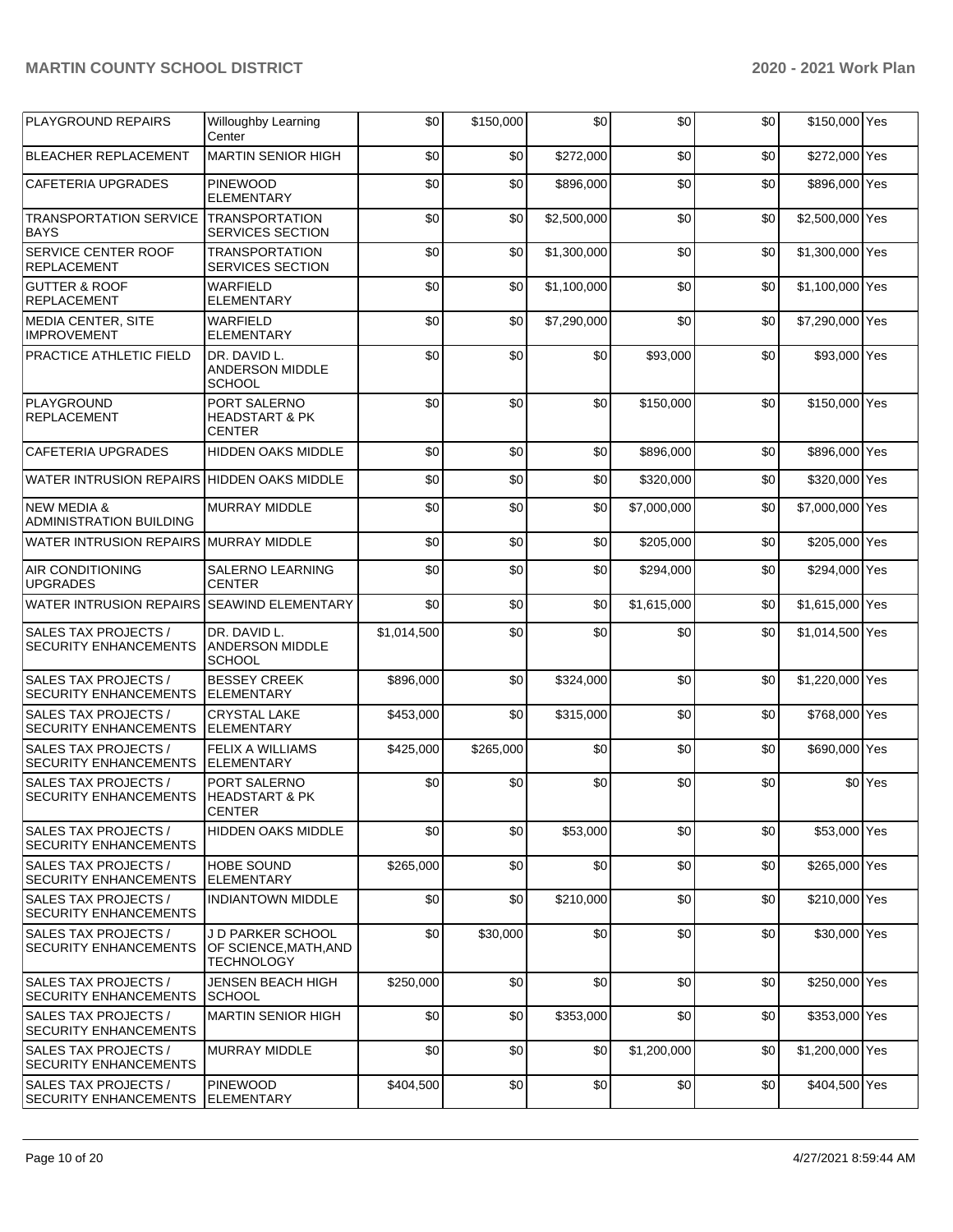| SALES TAX PROJECTS /<br><b>SECURITY ENHANCEMENTS</b>                                       | PORT SALERNO<br>ELEMENTARY (NEW)             | \$0          | \$0          | \$0          | \$0          | \$0          |                 | \$0 <sup>Yes</sup> |
|--------------------------------------------------------------------------------------------|----------------------------------------------|--------------|--------------|--------------|--------------|--------------|-----------------|--------------------|
| SALES TAX PROJECTS /<br><b>SECURITY ENHANCEMENTS</b>                                       | <b>SALERNO LEARNING</b><br><b>CENTER</b>     | \$0          | \$0          | \$147,000    | \$0          | \$0          | \$147,000 Yes   |                    |
| SALES TAX PROJECTS /<br><b>SECURITY ENHANCEMENTS</b>                                       | SEAWIND ELEMENTARY                           | \$0          | \$0          | \$46,000     | \$1,110,000  | \$0          | \$1,156,000 Yes |                    |
| SALES TAX PROJECTS /<br><b>SECURITY ENHANCEMENTS</b>                                       | <b>SOUTH FORK SENIOR</b><br><b>HIGH</b>      | \$0          | \$0          | \$0          | \$0          | \$0          |                 | \$0 <sup>Yes</sup> |
| SALES TAX PROJECTS /<br><b>SECURITY ENHANCEMENTS</b>                                       | <b>SPECTRUM JUNIOR</b><br><b>SENIOR HIGH</b> | \$0          | \$475,000    | \$0          | \$0          | \$0          | \$475,000 Yes   |                    |
| SALES TAX PROJECTS /<br><b>SECURITY ENHANCEMENTS</b>                                       | <b>WARFIELD</b><br><b>ELEMENTARY</b>         | \$0          | \$1,058,665  | \$2,210,000  | \$0          | \$0          | \$3,268,665 Yes |                    |
| SALES TAX PROJECTS /<br><b>SECURITY ENHANCEMENTS</b>                                       | <b>Willoughby Learning</b><br>Center         | \$0          | \$0          | \$0          | \$0          | \$0          |                 | \$0 <sup>Yes</sup> |
| SALES TAX PROJECTS /<br><b>SECURITY ENHANCEMENTS</b>                                       | Location not specified                       | \$3,379,072  | \$3,379,069  | \$0          | \$0          | \$0          | \$6,758,141     | Yes                |
| SALES TAX PROJECTS /<br><b>SECURITY ENHANCEMENTS</b>                                       | <b>SOUTH FORK SENIOR</b><br><b>HIGH</b>      | \$69,500     | \$0          | \$0          | \$0          | \$0          | \$69,500 Yes    |                    |
| <b>CAFETERIA UPGRADES</b>                                                                  | <b>FELIX A WILLIAMS</b><br><b>ELEMENTARY</b> | \$0          | \$0          | \$0          | \$0          | \$896,000    | \$896,000 Yes   |                    |
| SALES TAX PROJECTS / AIR<br><b>HANDLER UNIT REPLACE</b><br><b>GYM MEDIA &amp; CONTROLS</b> | <b>MARTIN SENIOR HIGH</b>                    | \$0          | \$0          | \$0          | \$0          | \$630.000    | \$630,000 Yes   |                    |
| SALES TAX PROJECT / AIR<br><b>HANDLER UNIT</b><br><b>REPLACEMENT</b>                       | <b>JENSEN BEACH HIGH</b><br><b>SCHOOL</b>    | \$0          | \$0          | \$0          | \$0          | \$525,000    | \$525,000 Yes   |                    |
| <b>WEIGHT ROOM</b><br><b>REPLACEMENT</b>                                                   | <b>MARTIN SENIOR HIGH</b>                    | \$0          | \$0          | \$0          | \$0          | \$2,000,000  | \$2,000,000 Yes |                    |
| SALES TAX PROJECTS /<br><b>NEW GYMNASIUM</b>                                               | <b>MURRAY MIDDLE</b>                         | \$0          | \$0          | \$0          | \$0          | \$4,500,000  | \$4,500,000 Yes |                    |
| SALES TAX PROJECTS /<br>PLAYGROUND<br><b>REPLACEMENT</b>                                   | <b>SALERNO LEARNING</b><br><b>CENTER</b>     | \$0          | \$0          | \$0          | \$0          | \$131,250    | \$131,250 Yes   |                    |
| <b>CAFETERIA UPGRADES</b>                                                                  | <b>SEAWIND ELEMENTARY</b>                    | \$0          | \$0          | \$0          | \$0          | \$896,000    | \$896,000 Yes   |                    |
| SALES TAX PROJECTS /<br>RENOVATE BUILDINGS 7, 8                                            | <b>SPECTRUM JUNIOR</b><br><b>SENIOR HIGH</b> | \$0          | \$0          | \$0          | \$0          | \$1,200,000  | \$1,200,000 Yes |                    |
| SALES TAX PROJECTS /<br><b>NEW MUSIC BUILDING</b>                                          | SOUTH FORK SENIOR<br><b>HIGH</b>             | \$0          | \$0          | \$0          | \$0          | \$2,500,000  | \$2,500,000 Yes |                    |
| <b>COVERED PLAY SURFACE</b>                                                                | <b>WARFIELD</b><br><b>ELEMENTARY</b>         | \$0          | \$0          | \$0          | \$0          | \$48,000     | \$48,000 Yes    |                    |
| <b>WINDOW REPLACEMENT</b>                                                                  | <b>CRYSTAL LAKE</b><br><b>ELEMENTARY</b>     | \$0          | \$0          | \$0          | \$0          | \$530,000    | \$530,000 Yes   |                    |
| SALES TAX PROJECTS /<br>CHILLER PLANT PUMP AND<br><b>VALVES</b>                            | <b>SEAWIND ELEMENTARY</b>                    | \$0          | \$0          | \$0          | \$0          | \$273.000    | \$273,000 Yes   |                    |
|                                                                                            |                                              | \$26,291,745 | \$10,005,835 | \$17,016,000 | \$12,883,000 | \$14,129,250 | \$80,325,830    |                    |

# **Additional Project Schedules**

Any projects that are not identified in the last approved educational plant survey.

Nothing reported for this section.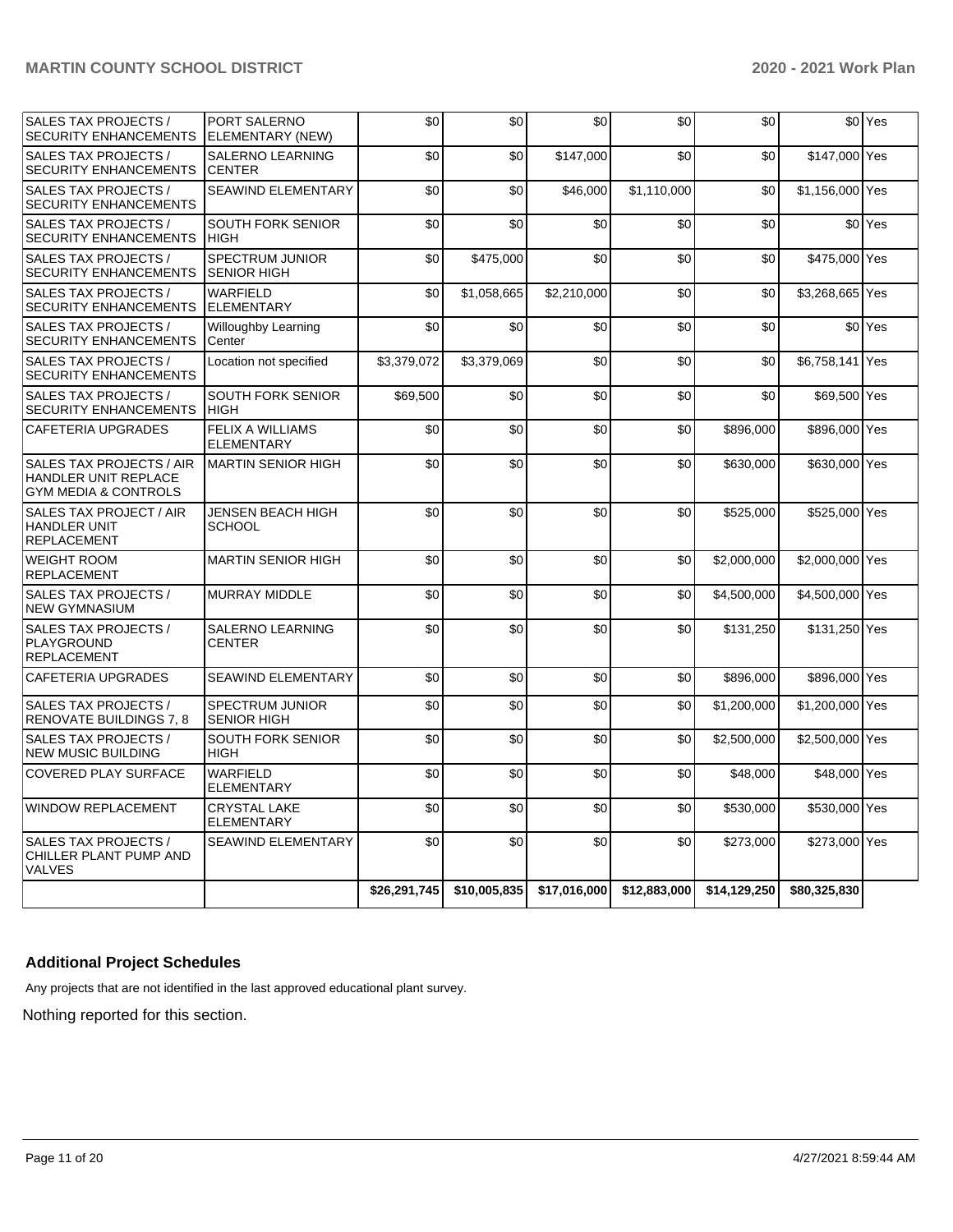# **Non Funded Growth Management Project Schedules**

Schedule indicating which projects, due to planned development, that CANNOT be funded from current revenues projected over the next five years.

Nothing reported for this section.

# **Tracking**

# **Capacity Tracking**

| Location                                                   | $2020 -$<br>2021 Satis.<br>Stu. Sta. | <b>Actual</b><br>$2020 -$<br><b>2021 FISH</b><br>Capacity | Actual<br>$2019 -$<br>2020<br><b>COFTE</b> | # Class<br><b>Rooms</b> | Actual<br>Average<br>$2020 -$<br>2021 Class<br><b>Size</b> | Actual<br>$2020 -$<br>2021<br><b>Utilization</b> | <b>New</b><br>Stu.<br>Capacity | <b>New</b><br>Rooms to<br>be<br>Added/Re<br>moved | Projected<br>$2024 -$<br>2025<br><b>COFTE</b> | Projected<br>$2024 -$<br>2025<br><b>Utilization</b> | Projected<br>$2024 -$<br>2025 Class<br><b>Size</b> |
|------------------------------------------------------------|--------------------------------------|-----------------------------------------------------------|--------------------------------------------|-------------------------|------------------------------------------------------------|--------------------------------------------------|--------------------------------|---------------------------------------------------|-----------------------------------------------|-----------------------------------------------------|----------------------------------------------------|
| <b>STUART MIDDLE</b>                                       | 1,288                                | 1,159                                                     | 868                                        | 55                      | 16                                                         | 75.00 %                                          | $\Omega$                       | $\Omega$                                          | 740                                           | 64.00 %                                             | 13                                                 |
| MARTIN SENIOR HIGH                                         | 2.145                                | 2,037                                                     | 1,967                                      | 92                      | 21                                                         | 97.00%                                           | 0                              | $\Omega$                                          | 1.980                                         | 97.00 %                                             | 22                                                 |
| <b>STUART LEARNING</b><br><b>CENTER</b>                    | 365                                  | 547                                                       | $\Omega$                                   | 16                      | $\Omega$                                                   | 0.00%                                            | $\Omega$                       | $\Omega$                                          | $\Omega$                                      | 0.00%                                               | $\mathbf 0$                                        |
| <b>PALM CITY</b><br><b>ELEMENTARY</b>                      | 714                                  | 714                                                       | 571                                        | 39                      | 15                                                         | 80.00%                                           | 37                             | $\Omega$                                          | 575                                           | 77.00 %                                             | 15                                                 |
| <b>OPEN DOOR SCHOOL</b>                                    | $\mathbf{0}$                         | $\Omega$                                                  | $\Omega$                                   | $\Omega$                | $\Omega$                                                   | 0.00%                                            | $\Omega$                       | $\Omega$                                          | $\mathbf{0}$                                  | 0.00%                                               | $\mathbf 0$                                        |
| <b>JENSEN BEACH HIGH</b><br><b>SCHOOL</b>                  | 1,636                                | 1,554                                                     | 1,319                                      | 68                      | 19                                                         | 85.00 %                                          | $\Omega$                       | $\Omega$                                          | 1,310                                         | 84.00 %                                             | 19                                                 |
| <b>WARFIELD</b><br><b>ELEMENTARY</b>                       | 932                                  | 932                                                       | 809                                        | 51                      | 16                                                         | 87.00 %                                          | $\Omega$                       | $\Omega$                                          | 805                                           | 86.00 %                                             | 16                                                 |
| <b>Willoughby Learning</b><br>Center                       | 171                                  | 171                                                       | 86                                         | 16                      | 5                                                          | 50.00 %                                          | $\Omega$                       | $\Omega$                                          | 50                                            | 29.00 %                                             | 3                                                  |
| <b>SPECTRUM JUNIOR</b><br><b>SENIOR HIGH</b>               | 233                                  | 233                                                       | 98                                         | 11                      | 9                                                          | 42.00 %                                          | $\Omega$                       | $\Omega$                                          | 80                                            | 34.00 %                                             | $\overline{7}$                                     |
| MURRAY MIDDLE                                              | 1,111                                | 999                                                       | 658                                        | 48                      | 14                                                         | 66.00 %                                          | $\Omega$                       | $\Omega$                                          | 605                                           | 61.00 %                                             | 13                                                 |
| PORT SALERNO<br><b>HEADSTART &amp; PK</b><br><b>CENTER</b> | 54                                   | $\overline{0}$                                            | $\Omega$                                   | 3                       | $\Omega$                                                   | 0.00%                                            | $\Omega$                       | $\Omega$                                          | $\mathbf{0}$                                  | 0.00%                                               | $\mathbf 0$                                        |
| <b>SALERNO LEARNING</b><br><b>CENTER</b>                   | 177                                  | $\mathbf{0}$                                              | 11                                         | 9                       | $\mathbf{1}$                                               | 0.00%                                            | $\Omega$                       | $\Omega$                                          | $\Omega$                                      | 0.00%                                               | $\Omega$                                           |
| <b>HOBE SOUND</b><br><b>ELEMENTARY</b>                     | 776                                  | 776                                                       | 569                                        | 42                      | 14                                                         | 73.00 %                                          | $\Omega$                       | $\Omega$                                          | 540                                           | 70.00%                                              | 13                                                 |
| <b>INDIANTOWN FAMILY</b><br><b>LEARNING CENTER</b>         | 35                                   | $\Omega$                                                  | $\Omega$                                   | $\overline{c}$          | $\Omega$                                                   | 0.00%                                            | $\Omega$                       | $\Omega$                                          | $\Omega$                                      | 0.00%                                               | $\Omega$                                           |
| <b>INDIANTOWN ADULT</b><br><b>LEARNING CENTER</b>          | 110                                  | 165                                                       | $\Omega$                                   | 5                       | $\Omega$                                                   | 0.00%                                            | $\Omega$                       | $\Omega$                                          | $\Omega$                                      | 0.00%                                               | $\Omega$                                           |
| <b>JENSEN BEACH</b><br><b>ELEMENTARY</b>                   | 722                                  | 722                                                       | 590                                        | 40                      | 15                                                         | 82.00 %                                          | 29                             | $\Omega$                                          | 625                                           | 83.00 %                                             | 16                                                 |
| <b>INDIANTOWN MIDDLE</b>                                   | 967                                  | 870                                                       | 648                                        | 41                      | 16                                                         | 75.00 %                                          | $\Omega$                       | $\Omega$                                          | 660                                           | 76.00 %                                             | 16                                                 |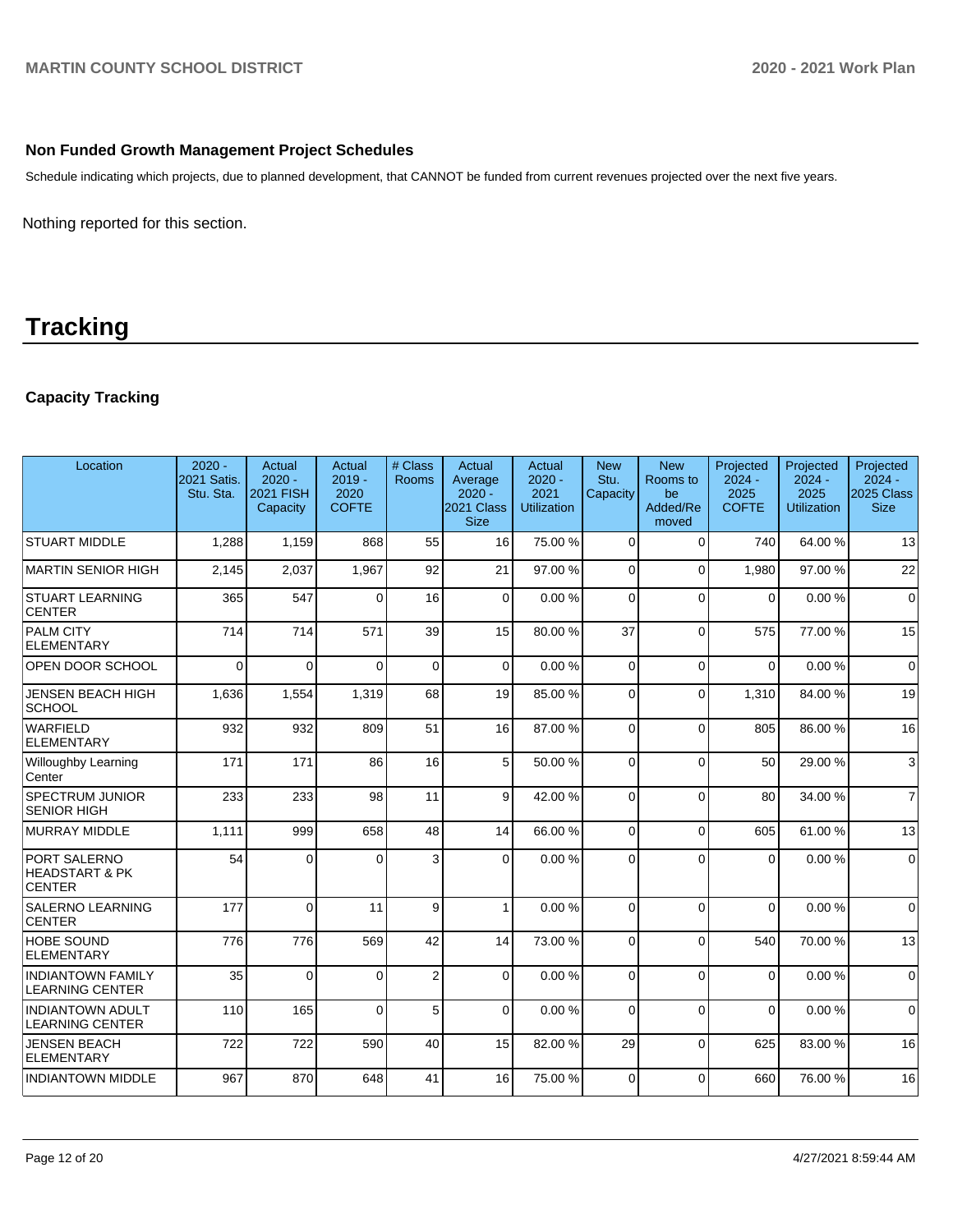|                                                                        | 22,443   | 21,268   | 17,199 | 1,090    | 16       | 80.87%  | 66       | $\bf{0}$ | 16,762   | 78.57%  | 15          |
|------------------------------------------------------------------------|----------|----------|--------|----------|----------|---------|----------|----------|----------|---------|-------------|
| <b>TRANSPORTATION</b><br><b>SERVICES SECTION</b>                       | $\Omega$ | 0        | 0      | $\Omega$ | $\Omega$ | 0.00%   | $\Omega$ | $\Omega$ | $\Omega$ | 0.00%   | $\Omega$    |
| <b>INDIANTOWN CHILD</b><br>DEVELOPMENT<br><b>CENTER (PERKINS)</b>      | 216      | $\Omega$ |        | 12       | $\Omega$ | 0.00%   | $\Omega$ | $\Omega$ | $\Omega$ | 0.00%   | $\mathbf 0$ |
| <b>SEAWIND ELEMENTARY</b>                                              | 764      | 764      | 586    | 41       | 14       | 77.00 % | $\Omega$ | $\Omega$ | 522      | 68.00 % | 13          |
| <b>CITRUS GROVE</b><br>ELEMENTARY                                      | 803      | 803      | 684    | 43       | 16       | 85.00 % | $\Omega$ | $\Omega$ | 690      | 86.00 % | 16          |
| DR. DAVID L.<br><b>ANDERSON MIDDLE</b><br><b>SCHOOL</b>                | 1.316    | 1.184    | 1.100  | 57       | 19       | 93.00 % | $\Omega$ | $\Omega$ | 1.050    | 89.00 % | 18          |
| <b>J D PARKER SCHOOL</b><br>OF SCIENCE, MATH, AND<br><b>TECHNOLOGY</b> | 695      | 695      | 610    | 40       | 15       | 88.00 % | $\Omega$ | $\Omega$ | 600      | 86.00 % | 15          |
| <b>FELIX A WILLIAMS</b><br>ELEMENTARY                                  | 671      | 671      | 595    | 37       | 16       | 89.00 % | $\Omega$ | $\Omega$ | 625      | 93.00 % | 17          |
| <b>BESSEY CREEK</b><br>ELEMENTARY                                      | 635      | 635      | 573    | 37       | 15       | 90.00 % | $\Omega$ | $\Omega$ | 525      | 83.00 % | 14          |
| HIDDEN OAKS MIDDLE                                                     | 1,477    | 1,329    | 1,022  | 63       | 16       | 77.00 % | $\Omega$ | $\Omega$ | 950      | 71.00 % | 15          |
| <b>CRYSTAL LAKE</b><br>ELEMENTARY                                      | 688      | 688      | 511    | 38       | 13       | 74.00 % | $\Omega$ | $\Omega$ | 520      | 76.00 % | 14          |
| <b>PORT SALERNO</b><br>ELEMENTARY (NEW)                                | 931      | 931      | 786    | 51       | 15       | 84.00 % | $\Omega$ | $\Omega$ | 720      | 77.00 % | 14          |
| <b>INDIANTOWN ADULT</b><br><b>LEARNING CENTER</b><br><b>ANNEX</b>      | 25       | $\Omega$ | 0      | 1        | $\Omega$ | 0.00%   | $\Omega$ | $\Omega$ | $\Omega$ | 0.00%   | $\Omega$    |
| PINEWOOD<br><b>ELEMENTARY</b>                                          | 864      | 864      | 797    | 48       | 17       | 92.00 % | $\Omega$ | $\Omega$ | 790      | 91.00 % | 16          |
| <b>SOUTH FORK SENIOR</b><br> HIGH                                      | 1,922    | 1,825    | 1.741  | 84       | 21       | 95.00 % | $\Omega$ | $\Omega$ | 1.800    | 99.00 % | 21          |

The COFTE Projected Total (16,762) for 2024 - 2025 must match the Official Forecasted COFTE Total (16,762 ) for 2024 - 2025 before this section can be completed. In the event that the COFTE Projected Total does not match the Official forecasted COFTE, then the Balanced Projected COFTE Table should be used to balance COFTE.

| Projected COFTE for 2024 - 2025 |        |
|---------------------------------|--------|
| Elementary (PK-3)               | 5,354  |
| Middle (4-8)                    | 6,471  |
| High (9-12)                     | 4,937  |
|                                 | 16,762 |

| <b>Grade Level Type</b> | <b>Balanced Projected</b><br>COFTE for 2024 - 2025 |
|-------------------------|----------------------------------------------------|
| Elementary (PK-3)       |                                                    |
| Middle $(4-8)$          |                                                    |
| High (9-12)             |                                                    |
|                         | 16,762                                             |

# **Relocatable Replacement**

Number of relocatable classrooms clearly identified and scheduled for replacement in the school board adopted financially feasible 5-year district work program.

| Location                        | 2021<br>$2020 - 1$ | $-2022$<br>2021 | $2022 - 2023$ | 2023 - 2024 | $2024 - 2025$ | <b>Year 5 Total</b> |
|---------------------------------|--------------------|-----------------|---------------|-------------|---------------|---------------------|
| Total Relocatable Replacements: |                    |                 |               |             |               |                     |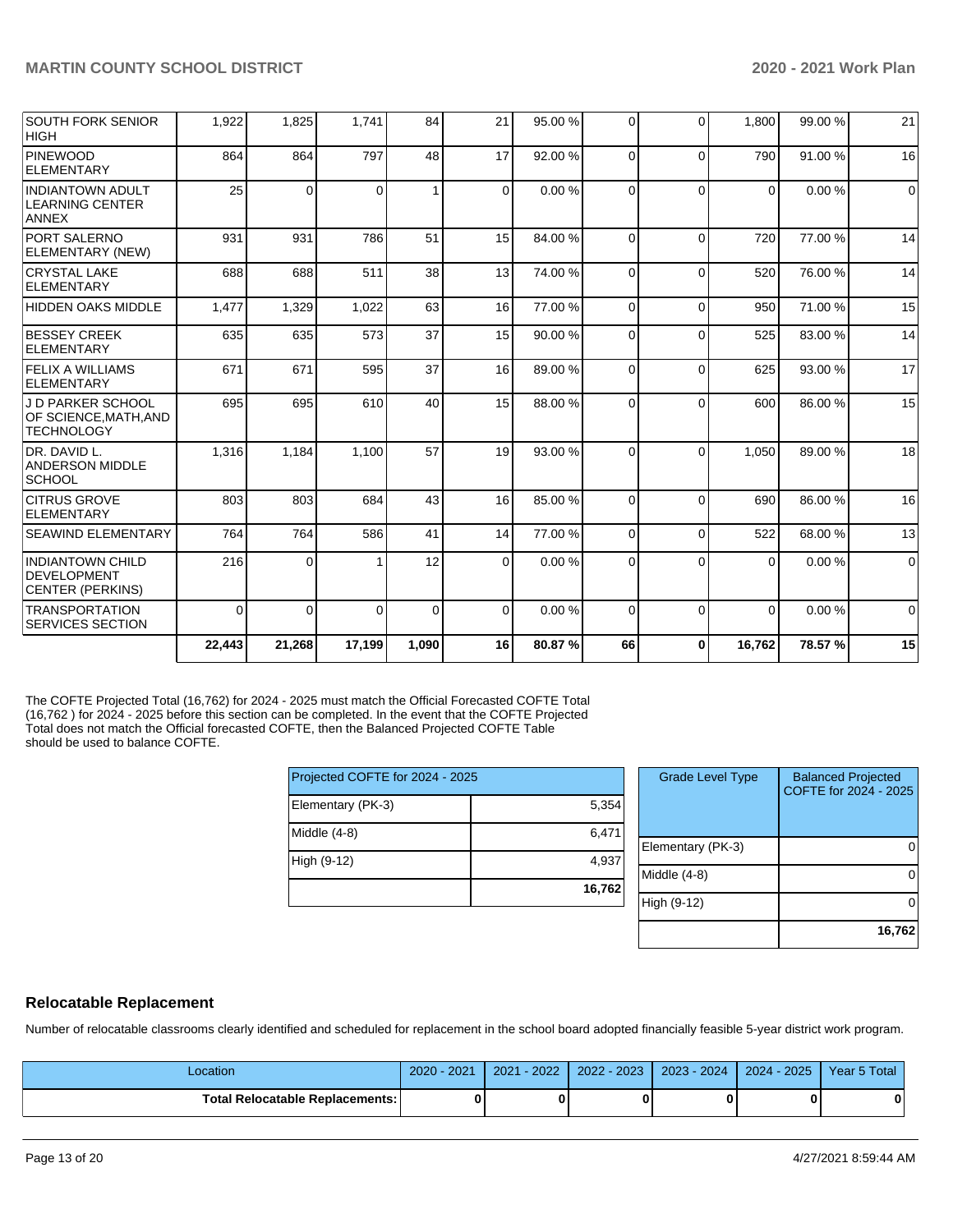### **Charter Schools Tracking**

Information regarding the use of charter schools.

| Location-Type                              | # Relocatable<br>units or<br>permanent<br>classrooms | Owner         | Year Started or<br>Scheduled | <b>Student</b><br><b>Stations</b> | <b>Students</b><br>Enrolled | Years in<br>Contract | <b>Total Charter</b><br><b>Students</b><br>projected for<br>2024 - 2025 |
|--------------------------------------------|------------------------------------------------------|---------------|------------------------------|-----------------------------------|-----------------------------|----------------------|-------------------------------------------------------------------------|
| <b>Clark Advanced Learning Center</b>      |                                                      | 9 COMBINATION | 2004                         | 225                               | 249                         |                      | 265                                                                     |
| Hope Learning Center                       |                                                      | 10 PRIVATE    | 2004                         | 32                                | 34                          |                      | 100                                                                     |
| <b>Treasure Coast Classical</b><br>Academy |                                                      | 57 PRIVATE    | 2019                         | 1.151                             | 563                         |                      | 1,230                                                                   |
|                                            | 76 I                                                 |               |                              | 1,408                             | 846 l                       |                      | 1,595                                                                   |

## **Special Purpose Classrooms Tracking**

The number of classrooms that will be used for certain special purposes in the current year, by facility and type of classroom, that the district will, 1), not use for educational purposes, and 2), the co-teaching classrooms that are not open plan classrooms and will be used for educational purposes.

| School                               | <b>School Type</b> | # of Elementary<br>K-3 Classrooms | $#$ of Middle 4-8<br><b>Classrooms</b> | # of High $9-12$<br><b>Classrooms</b> | # of $ESE$<br>Classrooms | # of Combo<br><b>Classrooms</b> | Total<br><b>Classrooms</b> |
|--------------------------------------|--------------------|-----------------------------------|----------------------------------------|---------------------------------------|--------------------------|---------------------------------|----------------------------|
| Total Educational Classrooms: I      |                    |                                   |                                        |                                       |                          |                                 | 0                          |
| School                               | <b>School Type</b> | # of Elementary<br>K-3 Classrooms | $#$ of Middle 4-8<br><b>Classrooms</b> | # of High $9-12$<br><b>Classrooms</b> | # of $ESE$<br>Classrooms | # of Combo<br><b>Classrooms</b> | Total<br><b>Classrooms</b> |
| <b>Total Co-Teaching Classrooms:</b> |                    |                                   |                                        |                                       |                          |                                 | 0                          |

### **Infrastructure Tracking**

**Necessary offsite infrastructure requirements resulting from expansions or new schools. This section should include infrastructure information related to capacity project schedules and other project schedules (Section 4).** 

Not Specified

**Proposed location of planned facilities, whether those locations are consistent with the comprehensive plans of all affected local governments, and recommendations for infrastructure and other improvements to land adjacent to existing facilities. Provisions of 1013.33(12), (13) and (14) and 1013.36 must be addressed for new facilities planned within the 1st three years of the plan (Section 5).** 

Not Specified

**Consistent with Comp Plan?** No

### **Net New Classrooms**

The number of classrooms, by grade level and type of construction, that were added during the last fiscal year.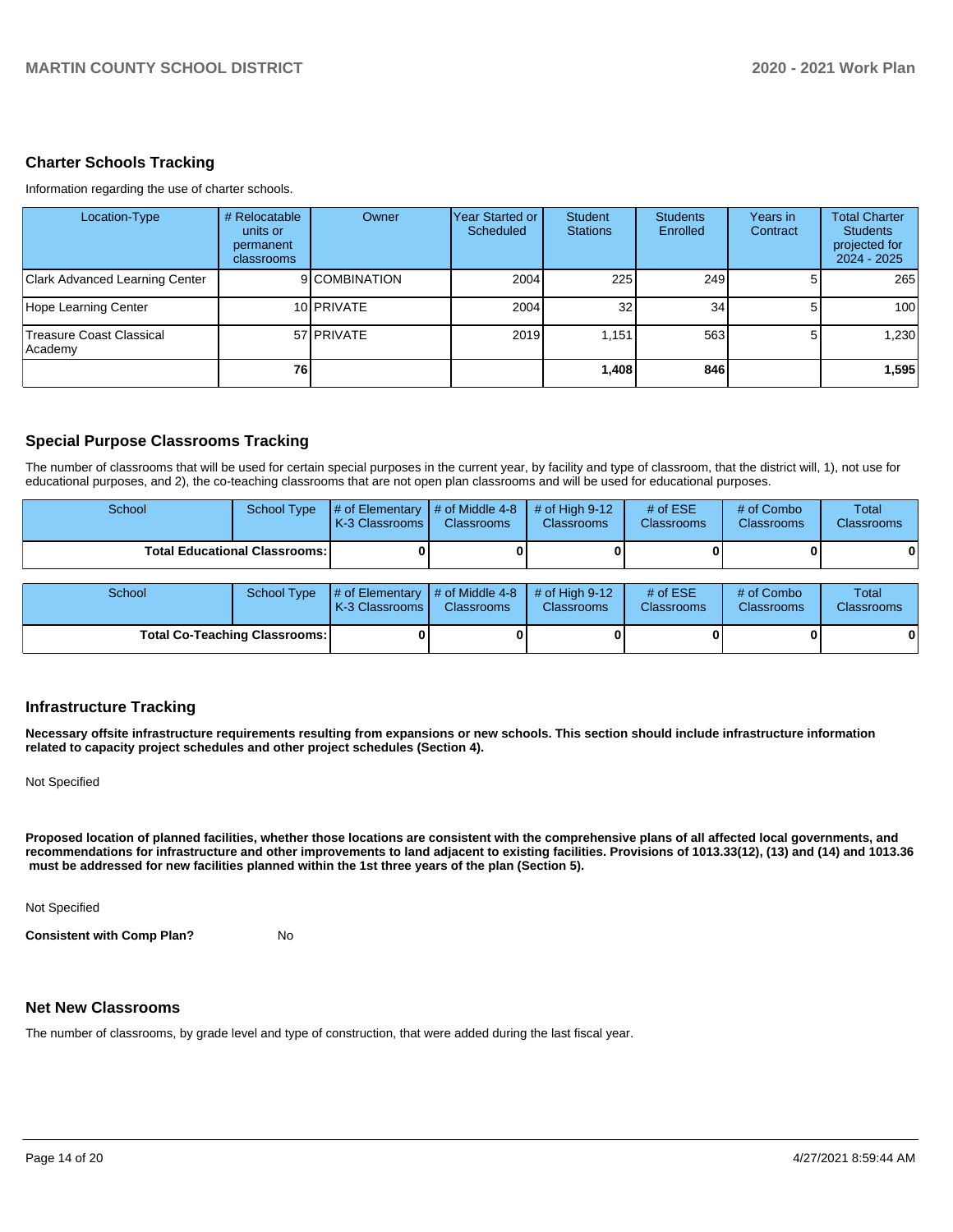| List the net new classrooms added in the 2019 - 2020 fiscal year.                                                                                       |                              |                            |                              |                                                                        | year.                        |                            | List the net new classrooms to be added in the 2020 - 2021 fiscal |                        |
|---------------------------------------------------------------------------------------------------------------------------------------------------------|------------------------------|----------------------------|------------------------------|------------------------------------------------------------------------|------------------------------|----------------------------|-------------------------------------------------------------------|------------------------|
| "Classrooms" is defined as capacity carrying classrooms that are added to increase<br>capacity to enable the district to meet the Class Size Amendment. |                              |                            |                              | Totals for fiscal year 2020 - 2021 should match totals in Section 15A. |                              |                            |                                                                   |                        |
| Location                                                                                                                                                | $2019 - 2020$ #<br>Permanent | $2019 - 2020$ #<br>Modular | 2019 - 2020 #<br>Relocatable | $2019 - 2020$<br>Total                                                 | $2020 - 2021$ #<br>Permanent | $2020 - 2021$ #<br>Modular | $2020 - 2021$ #<br>Relocatable                                    | $2020 - 2021$<br>Total |
| Elementary (PK-3)                                                                                                                                       |                              |                            |                              |                                                                        | 84                           |                            |                                                                   | 84                     |
| Middle (4-8)                                                                                                                                            |                              |                            |                              |                                                                        |                              |                            |                                                                   |                        |
| High (9-12)                                                                                                                                             |                              |                            |                              |                                                                        |                              |                            |                                                                   | ΩI                     |
|                                                                                                                                                         |                              |                            |                              |                                                                        | 84                           |                            |                                                                   | 84                     |

# **Relocatable Student Stations**

Number of students that will be educated in relocatable units, by school, in the current year, and the projected number of students for each of the years in the workplan.

| <b>Site</b>                                                  | 2020 - 2021 | 2021 - 2022 | 2022 - 2023 | 2023 - 2024 | $2024 - 2025$  | 5 Year Average |
|--------------------------------------------------------------|-------------|-------------|-------------|-------------|----------------|----------------|
| <b>SEAWIND ELEMENTARY</b>                                    | $\Omega$    | $\Omega$    | $\Omega$    | $\Omega$    | $\Omega$       | $\overline{0}$ |
| INDIANTOWN CHILD DEVELOPMENT CENTER<br>(PERKINS)             | $\Omega$    | $\Omega$    | $\Omega$    | $\Omega$    | $\Omega$       | $\Omega$       |
| Willoughby Learning Center                                   | 0           | $\Omega$    | $\Omega$    | $\Omega$    | $\Omega$       | $\overline{0}$ |
| CRYSTAL LAKE ELEMENTARY                                      | 77          | 77          | 77          | 77          | 77             | 77             |
| HIDDEN OAKS MIDDLE                                           | 132         | 132         | 132         | 132         | 132            | 132            |
| <b>BESSEY CREEK ELEMENTARY</b>                               | 36          | $\Omega$    | $\Omega$    | $\Omega$    | 0              | $\overline{7}$ |
| <b>FELIX A WILLIAMS ELEMENTARY</b>                           | 36          | 36          | 54          | 54          | 54             | 47             |
| WARFIELD ELEMENTARY                                          | 36          | 36          | 36          | 36          | 36             | 36             |
| INDIANTOWN ADULT LEARNING CENTER                             | 0           | $\Omega$    | $\Omega$    | $\Omega$    | $\Omega$       | $\overline{0}$ |
| JENSEN BEACH ELEMENTARY                                      | 54          | $\Omega$    | $\Omega$    | $\Omega$    | $\Omega$       | 11             |
| <b>INDIANTOWN MIDDLE</b>                                     | 0           | $\Omega$    | $\Omega$    | $\Omega$    | $\Omega$       | $\overline{0}$ |
| SOUTH FORK SENIOR HIGH                                       | 75          | 75          | 75          | 75          | 75             | 75             |
| <b>PINEWOOD ELEMENTARY</b>                                   | 108         | 108         | 108         | 108         | 108            | 108            |
| OPEN DOOR SCHOOL                                             | $\Omega$    | $\Omega$    | $\Omega$    | $\Omega$    | $\Omega$       | $\overline{0}$ |
| SPECTRUM JUNIOR SENIOR HIGH                                  | 88          | 88          | 88          | 88          | 88             | 88             |
| MURRAY MIDDLE                                                | 176         | 88          | 88          | 88          | 88             | 106            |
| PORT SALERNO HEADSTART & PK CENTER                           | 0           | $\Omega$    | $\Omega$    | $\Omega$    | $\Omega$       | $\overline{0}$ |
| SALERNO LEARNING CENTER                                      | 0           | $\Omega$    | $\Omega$    | $\Omega$    | $\Omega$       | $\overline{0}$ |
| <b>HOBE SOUND ELEMENTARY</b>                                 | 0           | 0           | $\Omega$    | $\Omega$    | $\mathbf 0$    | $\overline{0}$ |
| JENSEN BEACH HIGH SCHOOL                                     | $\Omega$    | $\Omega$    | $\Omega$    | $\Omega$    | $\overline{0}$ | $\overline{0}$ |
| J D PARKER SCHOOL OF SCIENCE, MATH, AND<br><b>TECHNOLOGY</b> | 0           | $\Omega$    | $\Omega$    | $\Omega$    | $\Omega$       | $\Omega$       |
| DR. DAVID L. ANDERSON MIDDLE SCHOOL                          | 0           | $\Omega$    | $\Omega$    | $\Omega$    | $\mathbf 0$    | $\overline{0}$ |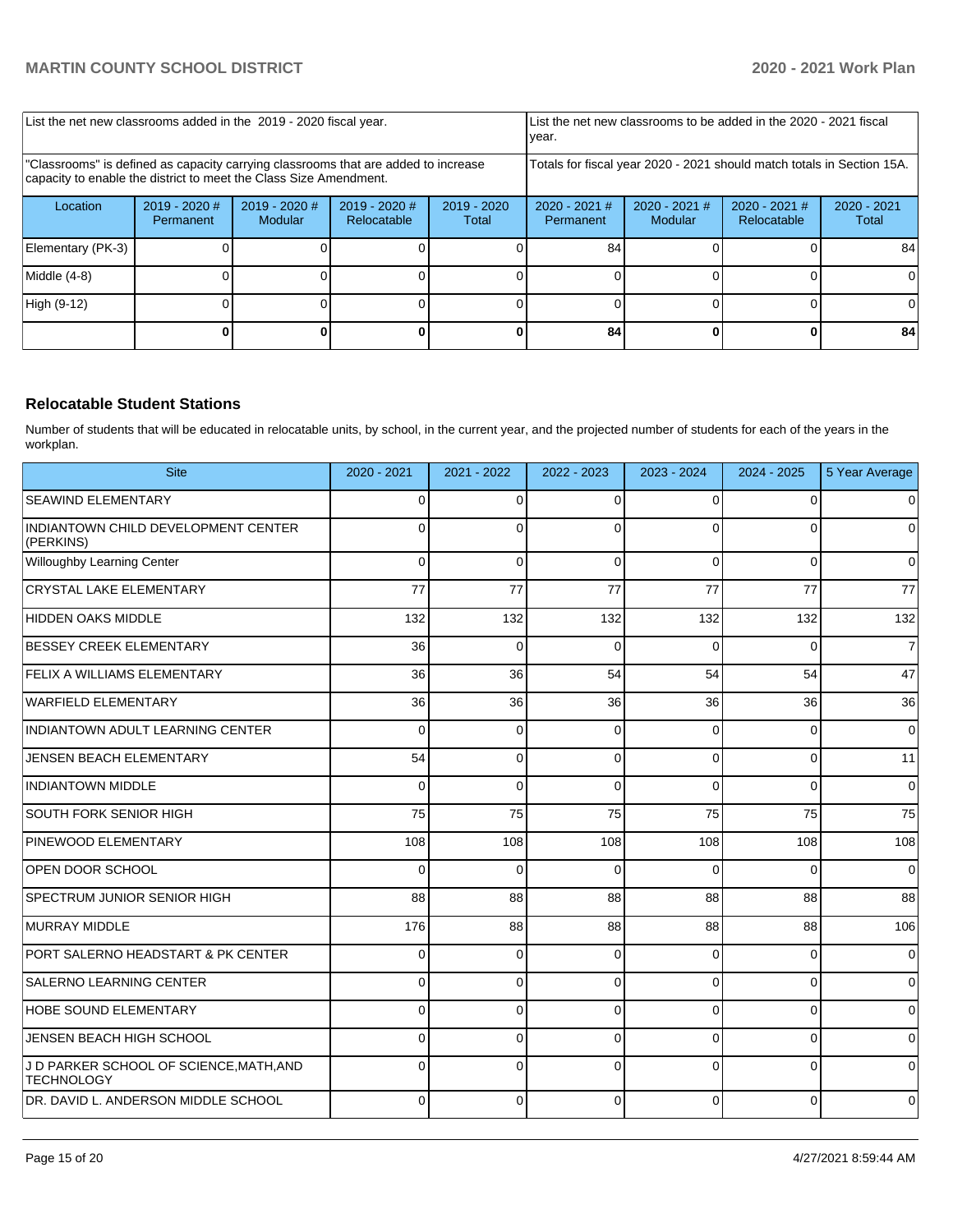| <b>STUART LEARNING CENTER</b>                 |                 |     |              |          |     | 0        |
|-----------------------------------------------|-----------------|-----|--------------|----------|-----|----------|
| <b>PALM CITY ELEMENTARY</b>                   | 36 <sup>1</sup> |     |              | 0        |     |          |
| <b>CITRUS GROVE ELEMENTARY</b>                | 36 <sup>1</sup> |     |              |          |     |          |
| <b>TRANSPORTATION SERVICES SECTION</b>        |                 |     |              |          |     | 0        |
| ISTUART MIDDLE                                |                 |     |              |          |     | 0        |
| <b>MARTIN SENIOR HIGH</b>                     | 307             | 307 | 307          | 307      | 307 | 307      |
| <b>INDIANTOWN ADULT LEARNING CENTER ANNEX</b> |                 |     |              |          |     | $\Omega$ |
| PORT SALERNO ELEMENTARY (NEW)                 | 54              | 54  | 54           | 54       | 54  | 54       |
| INDIANTOWN FAMILY LEARNING CENTER             |                 |     | <sup>n</sup> | $\Omega$ |     | $\Omega$ |
|                                               |                 |     |              |          |     |          |
| Totals for MARTIN COUNTY SCHOOL DISTRICT      |                 |     |              |          |     |          |
|                                               |                 |     |              |          |     |          |

| TULAIS IUI MARTIIN COUNTT SCHOOL DISTRICT         |        |         |        |        |         |        |
|---------------------------------------------------|--------|---------|--------|--------|---------|--------|
| Total students in relocatables by year.           | .251   | ا 1.001 | 1.019  | 1.019  | 1.019 l | .062   |
| Total number of COFTE students projected by year. | 17.111 | 17.044  | 16.937 | 16.882 | 16.762  | 16.947 |
| Percent in relocatables by year.                  | 7 % l  | 6%      | 6%     | 6%     | 6 % l   | 6 %    |

# **Leased Facilities Tracking**

Exising leased facilities and plans for the acquisition of leased facilities, including the number of classrooms and student stations, as reported in the educational plant survey, that are planned in that location at the end of the five year workplan.

| Location                                      | # of Leased<br>Classrooms 2020 -<br>2021 | <b>FISH Student</b><br><b>Stations</b> | Owner              | # of Leased<br>Classrooms 2024 -<br>2025 | <b>FISH Student</b><br><b>Stations</b> |
|-----------------------------------------------|------------------------------------------|----------------------------------------|--------------------|------------------------------------------|----------------------------------------|
| BESSEY CREEK ELEMENTARY                       | 2                                        |                                        | 36 Mobile Modular  | 0                                        |                                        |
| <b>STUART MIDDLE</b>                          | 0                                        | 0                                      |                    | 0                                        |                                        |
| <b>STUART LEARNING CENTER</b>                 | 0                                        | $\Omega$                               |                    | 0                                        | 0                                      |
| <b>CITRUS GROVE ELEMENTARY</b>                | 2                                        |                                        | 36 Mobile Modulars | 0                                        | U                                      |
| INDIANTOWN ADULT LEARNING CENTER ANNEX        | 0                                        | n                                      |                    | 0                                        |                                        |
| INDIANTOWN FAMILY LEARNING CENTER             | $\Omega$                                 | 0                                      |                    | 0                                        | U                                      |
| INDIANTOWN ADULT LEARNING CENTER              | 0                                        | 0                                      |                    | $\Omega$                                 | $\Omega$                               |
| <b>INDIANTOWN MIDDLE</b>                      | $\Omega$                                 | O                                      |                    | $\Omega$                                 | <sup>0</sup>                           |
| Willoughby Learning Center                    | 0                                        | ∩                                      |                    | $\Omega$                                 |                                        |
| HOBE SOUND ELEMENTARY                         | 0                                        |                                        |                    | $\Omega$                                 |                                        |
| WARFIELD ELEMENTARY                           | 0                                        | U                                      |                    | $\Omega$                                 |                                        |
| <b>ISPECTRUM JUNIOR SENIOR HIGH</b>           | 0                                        | U                                      |                    | $\Omega$                                 |                                        |
| <b>PORT SALERNO HEADSTART &amp; PK CENTER</b> | 0                                        | 0                                      |                    | 0                                        |                                        |
| JENSEN BEACH ELEMENTARY                       |                                          |                                        | 18 Mobile Modular  | 0                                        | 0                                      |
| FELIX A WILLIAMS ELEMENTARY                   | 0                                        |                                        | 0 Mobile Modular   | 1                                        | 18                                     |
| <b>SEAWIND ELEMENTARY</b>                     | $\Omega$                                 | $\Omega$                               |                    | $\Omega$                                 | $\Omega$                               |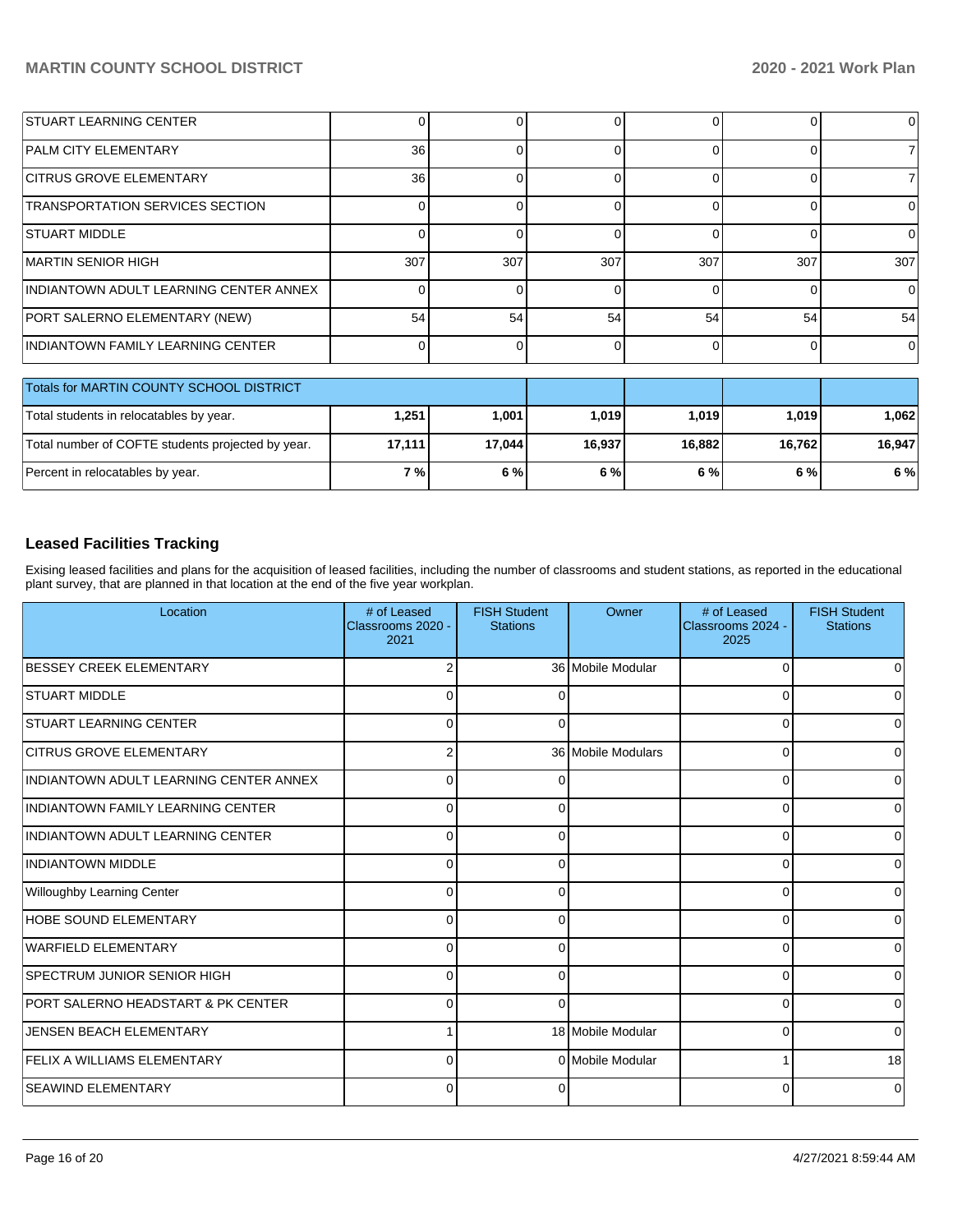| INDIANTOWN CHILD DEVELOPMENT CENTER<br>(PERKINS)             | 0        |     |                     |    | 0              |
|--------------------------------------------------------------|----------|-----|---------------------|----|----------------|
| PINEWOOD ELEMENTARY                                          | 2        |     | 36 Mobile Modular   |    | 36             |
| PORT SALERNO ELEMENTARY (NEW)                                | 0        | 0   |                     | 0  | $\Omega$       |
| IMARTIN SENIOR HIGH                                          | 12       |     | 282 Mobile Modulars | 15 | 275            |
| <b>IMURRAY MIDDLE</b>                                        | 4        |     | 88 Mobile Modular   | 0  | $\overline{0}$ |
| SOUTH FORK SENIOR HIGH                                       | 3        |     | 75 Mobile Modulars  | 3  | 75             |
| <b>PALM CITY ELEMENTARY</b>                                  | 0        |     |                     |    | $\Omega$       |
| <b>OPEN DOOR SCHOOL</b>                                      | 0        |     |                     |    | $\Omega$       |
| JENSEN BEACH HIGH SCHOOL                                     | 0        |     |                     | U  | $\Omega$       |
| J D PARKER SCHOOL OF SCIENCE, MATH, AND<br><b>TECHNOLOGY</b> | $\Omega$ |     |                     |    | $\Omega$       |
| <b>TRANSPORTATION SERVICES SECTION</b>                       | $\Omega$ | O   |                     | ∩  | $\Omega$       |
|                                                              | 26       | 571 |                     | 21 | 404            |

## **Failed Standard Relocatable Tracking**

Relocatable units currently reported by school, from FISH, and the number of relocatable units identified as 'Failed Standards'.

Nothing reported for this section.

# **Planning**

### **Class Size Reduction Planning**

**Plans approved by the school board that reduce the need for permanent student stations such as acceptable school capacity levels, redistricting, busing, year-round schools, charter schools, magnet schools, public-private partnerships, multitrack scheduling, grade level organization, block scheduling, or other alternatives.**

The Martin County School District has implemented the following methods for class size reduction: standards on capacity levels, school concurrency zones, school choice, busing, charter schools, clustering at elementary school sites and block scheduling at the high school level.

### **School Closure Planning**

**Plans for the closure of any school, including plans for disposition of the facility or usage of facility space, and anticipated revenues.** 

No planned closures at this time.

# **Long Range Planning**

### **Ten-Year Maintenance**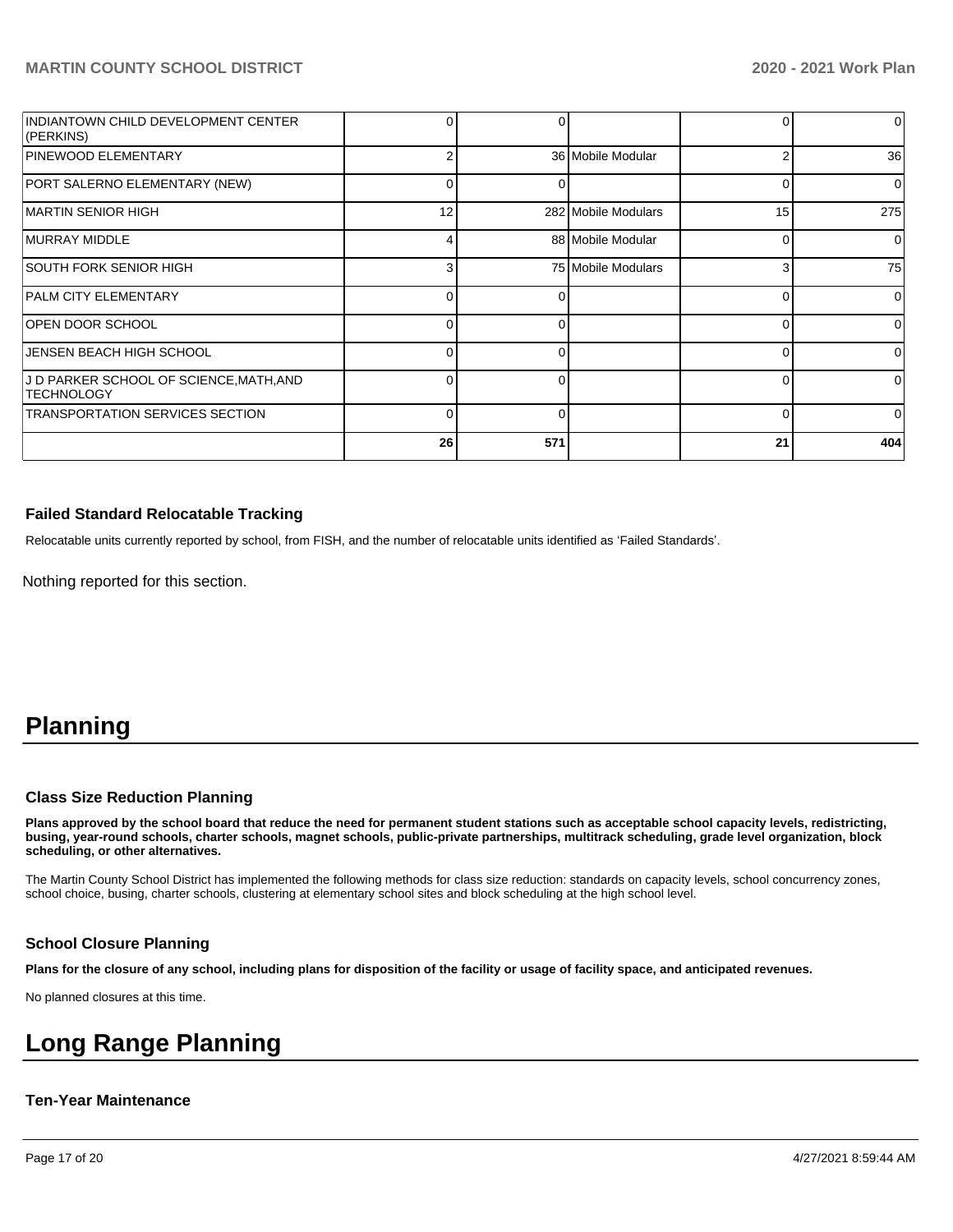District projects and locations regarding the projected need for major renovation, repair, and maintenance projects within the district in years 6-10 beyond the projects plans detailed in the five years covered by the work plan.

Nothing reported for this section.

### **Ten-Year Capacity**

Schedule of capital outlay projects projected to ensure the availability of satisfactory student stations for the projected student enrollment in K-12 programs for the future 5 years beyond the 5-year district facilities work program.

Nothing reported for this section.

## **Ten-Year Planned Utilization**

Schedule of planned capital outlay projects identifying the standard grade groupings, capacities, and planned utilization rates of future educational facilities of the district for both permanent and relocatable facilities.

| Grade Level Projections         | <b>FISH</b><br><b>Student</b><br><b>Stations</b> | Actual 2019 -<br><b>2020 FISH</b><br>Capacity | Actual<br>$2019 -$<br>2020<br><b>COFTE</b> | Actual 2019 - 2020<br><b>Utilization</b> | Actual 2020 - 2021 / 2029 - 2030 new<br>Student Capacity to be added/removed | Projected 2029<br>2030 COFTE | Projected 2029 -<br>2030 Utilization |
|---------------------------------|--------------------------------------------------|-----------------------------------------------|--------------------------------------------|------------------------------------------|------------------------------------------------------------------------------|------------------------------|--------------------------------------|
| Elementary - District<br>Totals | 9,195                                            | 9,195                                         | 7,680.91                                   | 83.53 %                                  |                                                                              |                              | 0.00%                                |
| Middle - District Totals        | 6.159                                            | 5,541                                         | 4.295.09                                   | 77.51 %                                  |                                                                              |                              | 0.00%                                |
| High - District Totals          | 5.703                                            | 5,416                                         | 5.027.33                                   | 92.82 %                                  |                                                                              |                              | 0.00%                                |
| Other - ESE, etc                | 1.525                                            | 1.116                                         | 196.04                                     | 17.56 %                                  |                                                                              |                              | 0.00%                                |
|                                 | 22,582                                           | 21,268                                        | 17,199.37                                  | 80.87 %                                  |                                                                              |                              | 0.00%                                |

**Combination schools are included with the middle schools for student stations, capacity, COFTE and utilization purposes because these facilities all have a 90% utilization factor. Use this space to explain or define the grade groupings for combination schools.** 

No comments to report.

**Ten-Year Infrastructure Planning**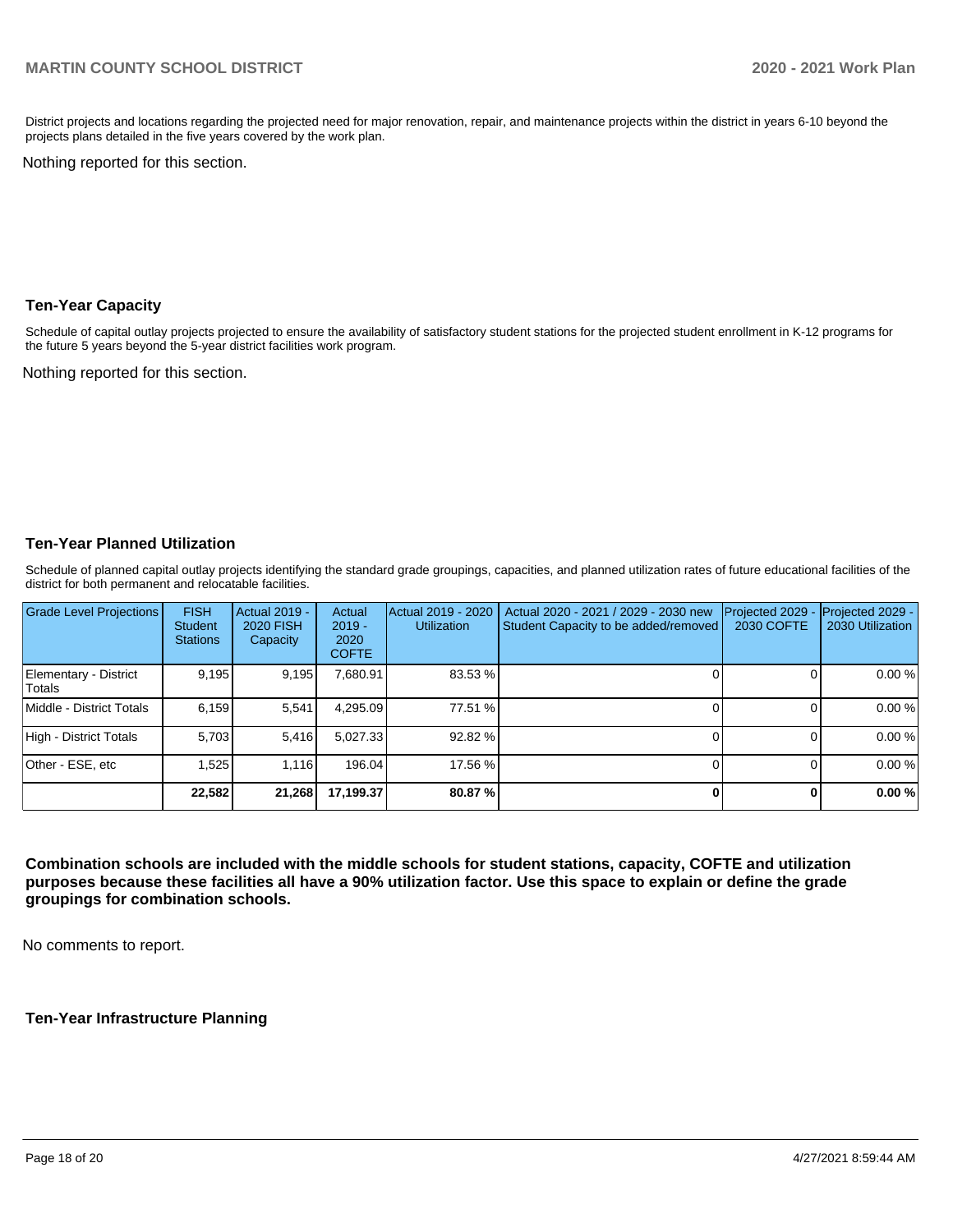#### **Proposed Location of Planned New, Remodeled, or New Additions to Facilities in 06 thru 10 out years (Section 28).**

Nothing reported for this section.

Plans for closure of any school, including plans for disposition of the facility or usage of facility space, and anticipated revenues in the 06 thru 10 out **years (Section 29).**

Nothing reported for this section.

#### **Twenty-Year Maintenance**

District projects and locations regarding the projected need for major renovation, repair, and maintenance projects within the district in years 11-20 beyond the projects plans detailed in the five years covered by the work plan.

Nothing reported for this section.

#### **Twenty-Year Capacity**

Schedule of capital outlay projects projected to ensure the availability of satisfactory student stations for the projected student enrollment in K-12 programs for the future 11-20 years beyond the 5-year district facilities work program.

Nothing reported for this section.

### **Twenty-Year Planned Utilization**

Schedule of planned capital outlay projects identifying the standard grade groupings, capacities, and planned utilization rates of future educational facilities of the district for both permanent and relocatable facilities.

| Grade Level Projections         | <b>FISH</b><br><b>Student</b><br><b>Stations</b> | Actual 2019 -<br><b>2020 FISH</b><br>Capacity | Actual<br>$2019 -$<br>2020<br><b>COFTE</b> | Actual 2019 - 2020<br><b>Utilization</b> | Actual 2020 - 2021 / 2039 - 2040 new<br>Student Capacity to be added/removed | Projected 2039<br><b>2040 COFTE</b> | Projected 2039 -<br>2040 Utilization |
|---------------------------------|--------------------------------------------------|-----------------------------------------------|--------------------------------------------|------------------------------------------|------------------------------------------------------------------------------|-------------------------------------|--------------------------------------|
| Elementary - District<br>Totals | 9,195                                            | 9,195                                         | 7.680.91                                   | 83.53 %                                  |                                                                              |                                     | 0.00%                                |
| Middle - District Totals        | 6.159                                            | 5,541                                         | 4.295.09                                   | 77.51 %                                  |                                                                              |                                     | 0.00%                                |
| High - District Totals          | 5.703                                            | 5.416                                         | 5.027.33                                   | 92.82 %                                  |                                                                              |                                     | 0.00%                                |
| Other - ESE, etc                | 1,525                                            | 1.116                                         | 196.04                                     | 17.56 %                                  |                                                                              |                                     | 0.00%                                |
|                                 | 22,582                                           | 21,268                                        | 17,199.37                                  | 80.87 %                                  |                                                                              | 0                                   | 0.00%                                |